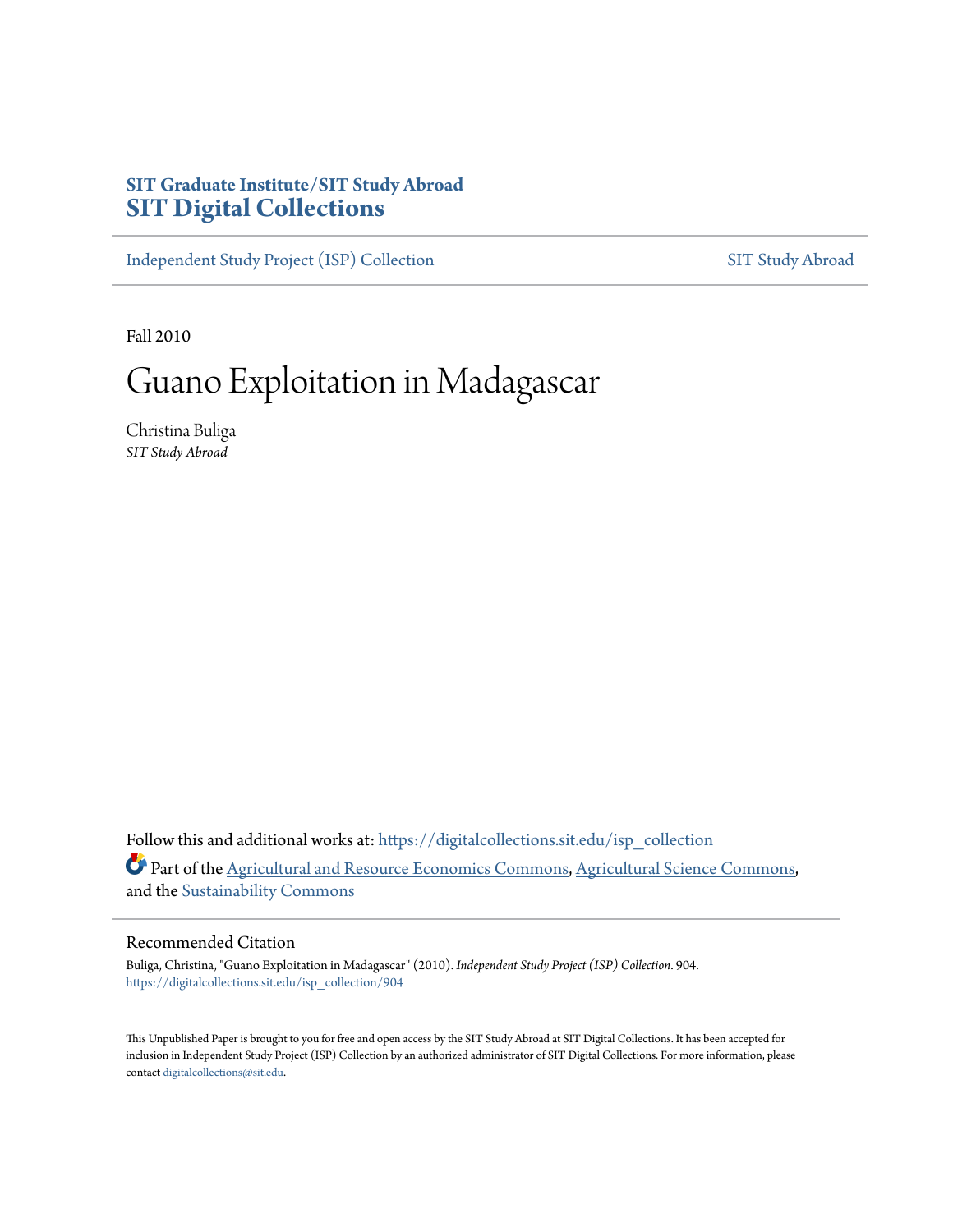### **GUANO EXPLOITATION IN MADAGASCAR**

#### **INTRODUCTION**

#### **Agriculture In Madagascar**

Agriculture in Madagascar continues to remain largely undeveloped. Out of the eighty percent of Malagasy individuals that live in rural areas an overwhelming sixty five percent practice subsistence agriculture. With respect to the country as a whole this means that out of Madagascar's 58.2 million hectares of available land only 5.2 percent (3 million hectares) are farmed. And out of these 3 million hectares only 67% are cultivated permanently and only 11% are fertilized.

While there are several reasons for why Madagascar's agriculture has remained largely undeveloped and for why Madagascar continues to rely on imported crops to meet its population's needs, one of the main causes can be attributed to the lack of fertilizer use. Many Malagasy farmers simply don't understand the need to use fertilizers. Among other reasons, this can be explained by a heavy reliance on tavy (slash and burn agriculture). And out of those who do use fertilizers, many use traditional soil enrichers, such as, cow and pig manure. The use of the aforementioned traditional fertilizers yields better agricultural results than using no fertilizer at all. Unfortunately, however, over the years as Madagascar's population has increased the efficacy of these conventional products has diminished. In short, it appears that Madagascar's traditional farming methods are no longer enough to meet all of its agricultural needs (Rakouth).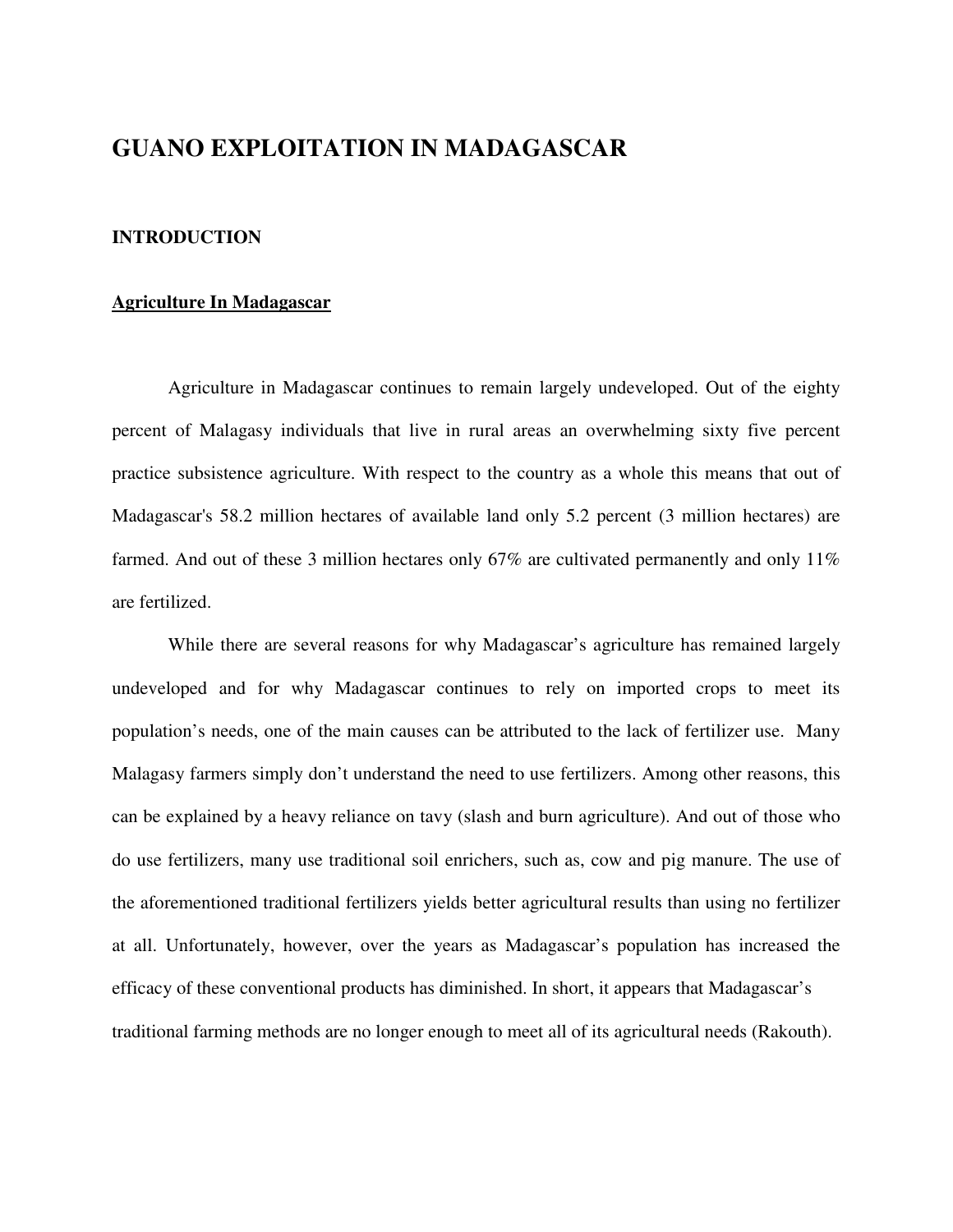#### **Introduction of My ISP Topic**

I came to Madagascar thinking that I was going to explore the impact of chemical fertilizers in Madagascar's agricultural development. However after speaking to several different farmers, I came to the conclusion that chemical fertilizers in Madagascar are used by too small of a group to warrant any significant results.

Deterred from pursuing my original ISP idea, I began exploring other kinds of fertilizers. It was at this point in the process of identifying an ISP topic that I came across guano, an organic fertilizer derived from the dried droppings of birds (usually sea birds) and bats . Although guano has been harvested and used in many different countries for centuries, the organic fertalizer has just recently been developed and sold in Madagascar by way of a company called Guanomad. The novelty of the product imediately captivated my interest in examining its role in the the livelihood of malagasy farmers. However as I began conducting my research and interacting with farmers and Guanomad representatives alike, I came to see guano as more than just a fertalizer. My ISP research with respect to guano has placed the organic fertalizer at the center of a complex web of interrelated environmental, cultural and economic interactions. In this paper I propose to shed light on these relationships.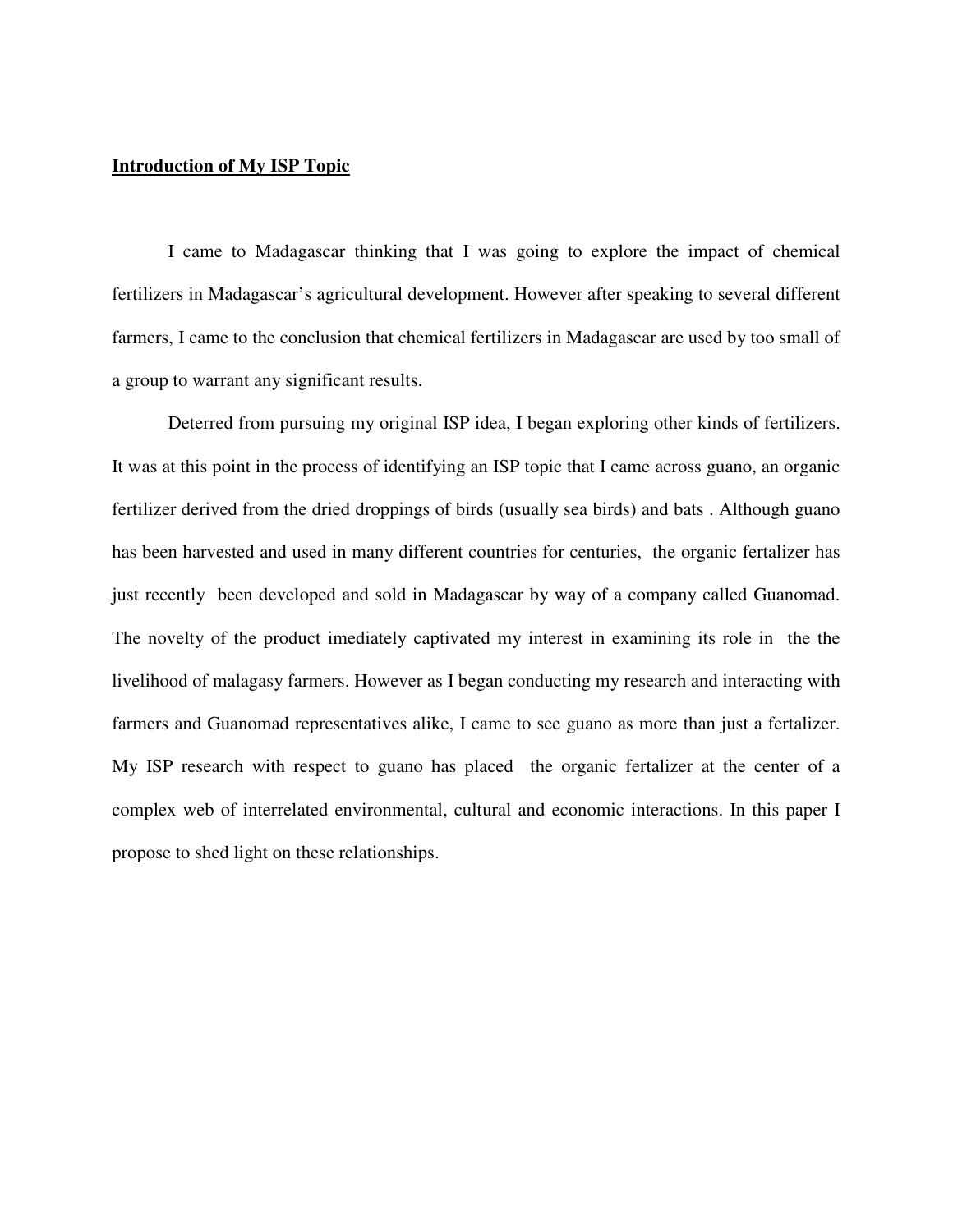#### **METHODOLOGY**

The basis of this research was derived from a series of observational anecdotes, interviews, and materials obtained from Guanomad. Ten initial days were spent in Tana conducting preliminary research, building rapport with Guanomad, interviewing an agricultural engineer and economist (neither of whom are associated with Guanomad), and attempting to interview several different Guanomad representatives (an agricultural technician, the company's commercial director, and the company's director of production.)

One week was spent on the road with a Guanomad crew doing cave prospections in the Ihosy region. During this week I sat in on meetings with Guanomad established contacts (These were trusted people in the local vicinity to whom residents from Ihosy and other nearby regions knew to go to with information about the location of a new potentially rich guano cave.), did courtesy visits to the mayor's and fokontany president's offices, observed negotiations between Guanomad representatives, raiamandreny and fokonolona and attempted to see a total of six different caves.

One day was spent in Maroarina, a village near Fianarantsoa where I participated in the harvest of rice field that had been grown with Guanomad donated fertilizer and interviewed two farmers. I had gone there with the purpose of interviewing more farmers, but because of the unforeseen rice festival that was going on, this simply was not possible.

Three final days were spent in Tana meeting with a bat expert, a rural development specialist, and conducting some final Gunanomad representative interviews.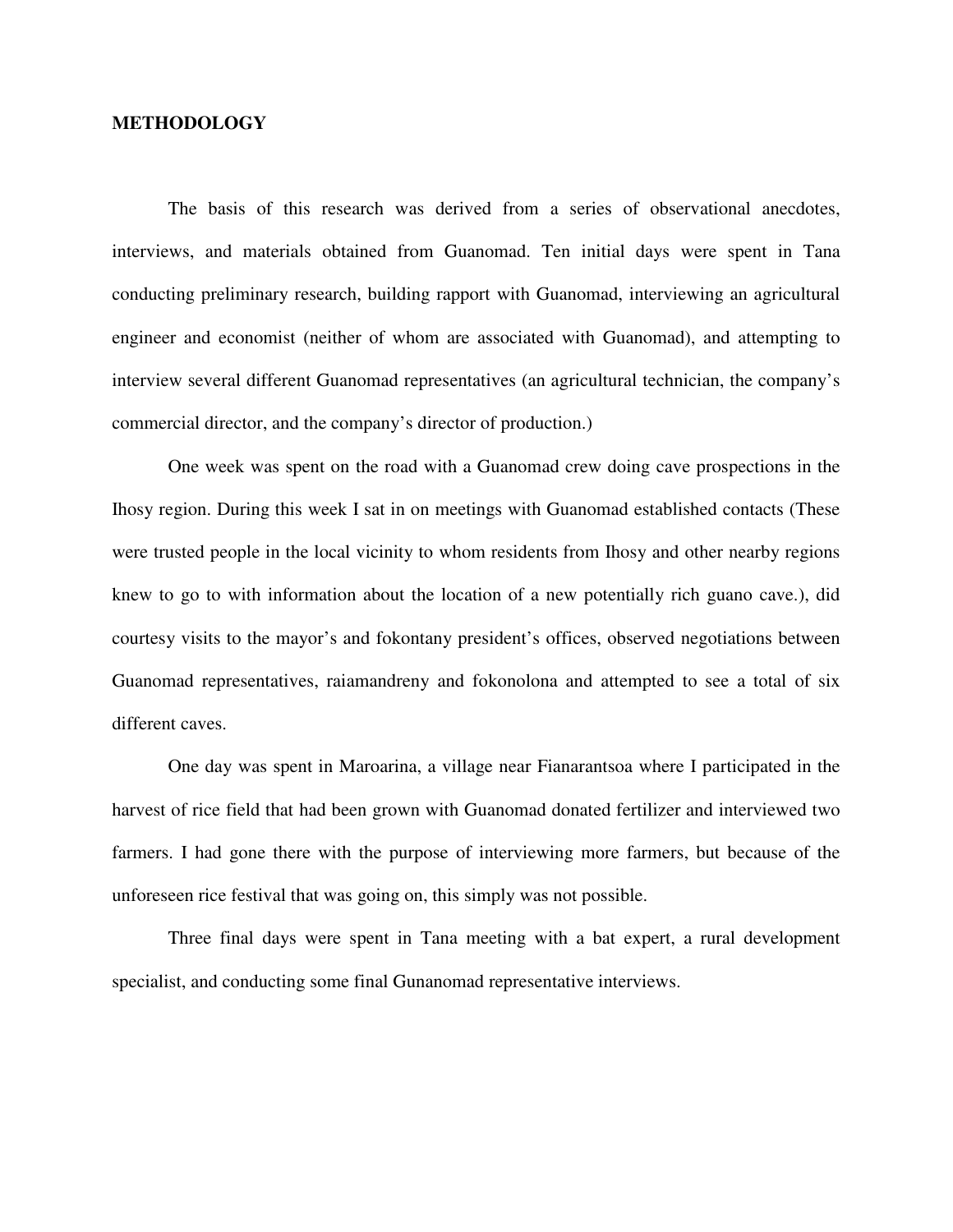#### **GUANO IN MADAGASCAR**

Madagascar has two main sources of guano, its sea bird guano found in the Barren Islands ( more specifically Andrano, Androtra, Lava and Maroantaly )located just off of the country's northwestern coast and its bat guano deposits located in coastal Toliary and Morondava caves (Figure 1) (Andrianarimanga, Lanto). When we think about what makes the existence of guano fertilizer in Madagascar possible we automatically think of Guanomad, the company that produces it, and maybe the farmers that use the soil enricher. (For a product to exist there has to be a demand for it.) However, a closer analysis of guano as a product reveals that there are a lot more players involved in its existence than initially meets the eye. Before farmers can have access to guano, for example, it is important to realize that there are individuals who must harvest and produce the product. But, even before the farmers and workers that extract guano from the Barren Islands and caves, we have to think about the biological and, or environmental process that must take place for there to even be something Guanomad can develop as a marketable product. This next section explores the science behind the formation of guano.

#### **GUANO BEGINNINGS**

Even in the early formation of guano there are interesting relationships to observe between the primary producers of the product, birds and bats, the nutrient rich food they eat, and the biological and environmental changes that must occur before the droppings of these animals can become the guano that Guanomad is interested in harvesting.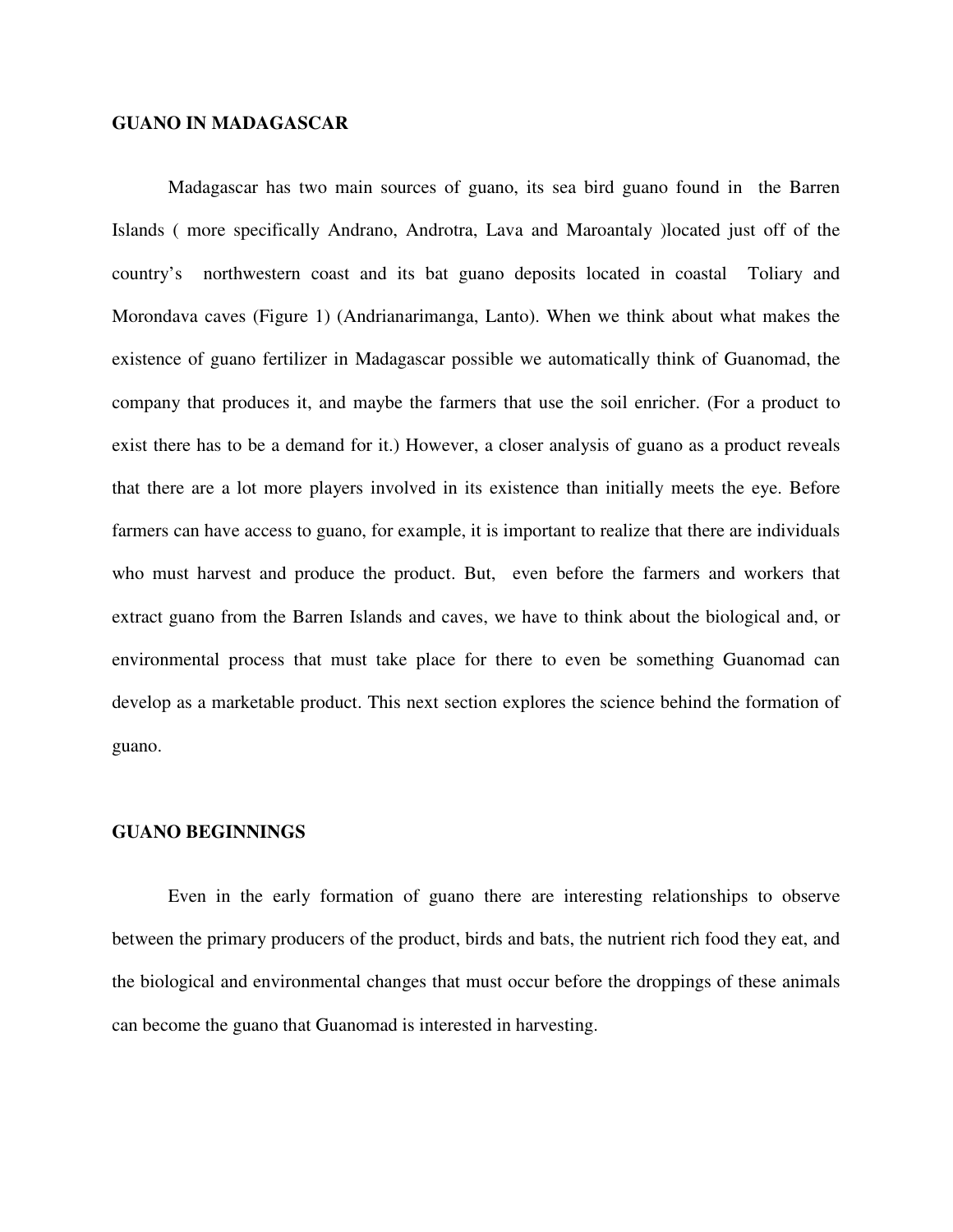#### **Bat Guano**

Bat guano begins as plant life. These plants are eaten by insects, which are then eaten by bats. Later, once digestion has taken place, the bats relieve themselves onto the cave floor. There the nutrient bat droppings are consumed by guano beetles and decomposing microbes. This process helps to eliminate most viruses that might have passed from a bat to its fecal matter and further serves to enrich the guano with a beneficial microbial flora (Goodman, Lanto).

#### **Sea Bird Guano**

By comparison, sea bird guano begins as sea water characterized by 0.07ppm of phosphorus, which is absorbed by phytoplankton. These phytoplankton are eaten by zooplankton, which are eaten by fish, which are later eaten by sea birds. Through the food chain process the small amounts of phosphorous in seawater is concentrated and released onto the Barren Islands in the form of sea bird droppings and dead bird carcasses. When it rains the soluble materials from the bird droppings and dead carcasses (H3PO4) and the soluble materials in the rich calcium carbonate sand (CaO.H2O) leach out and react with one another to form Ca3(PO4)2, Ca3HPO4, or CaH(PO4)2, the base of calcium and phosphate rich sea bird guano. As more bird droppings accumulate above this layer of guano, often on top of a layer of sand, and it rains more soluble materials from the new bird droppings and dead carcasses (H3PO4) and more soluble materials from the calcium carbonate sand (CaO.H2O) leach out and percolate through the soil. When this happens depending on the depth of the older phosphate guano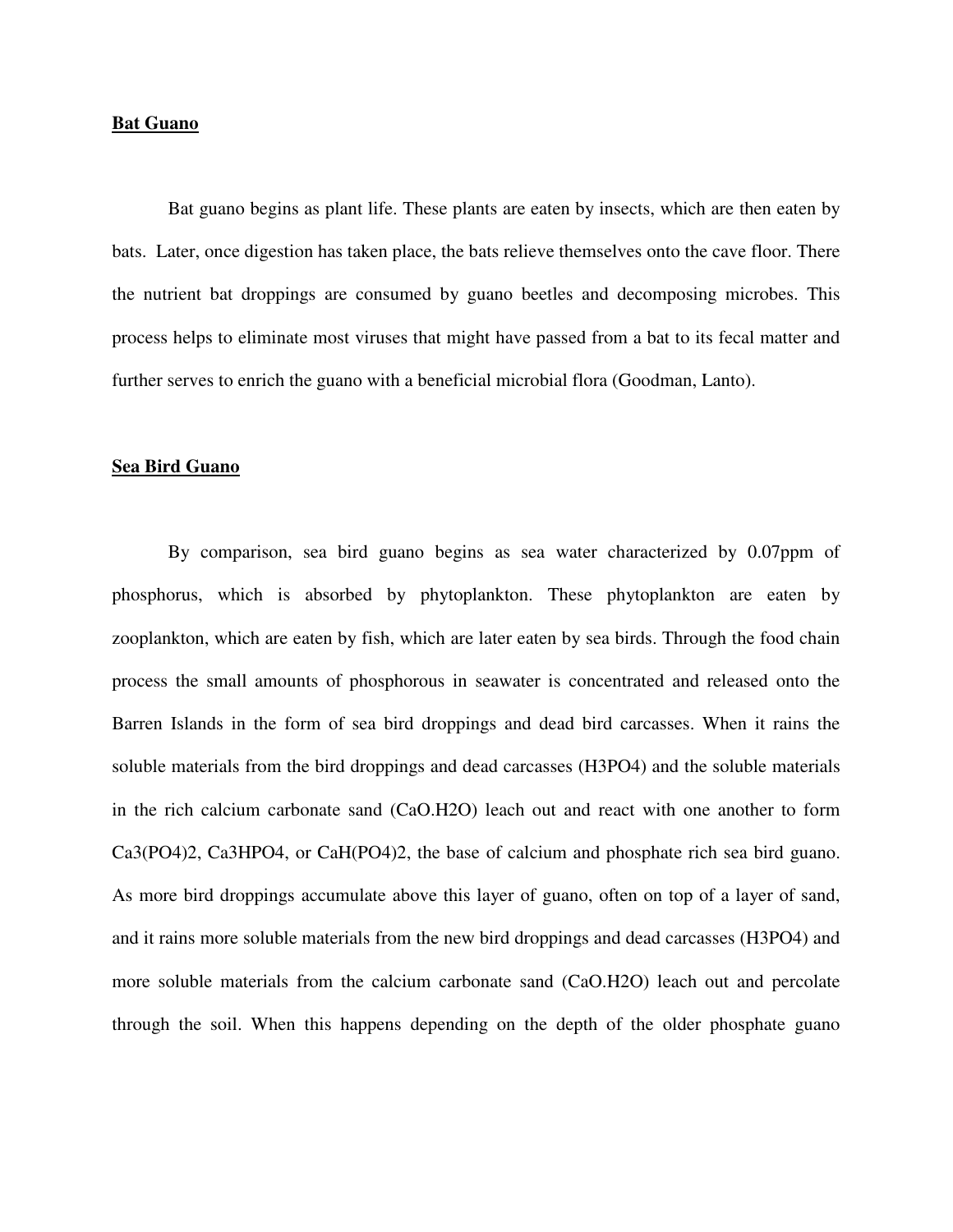deposits, the phosphate levels in the already existing guano may increase (Andrianarimanga; Guozhong, Bingquan, and Songqing; Rabemanantsoa).

#### **FINDING EXPLOITATION SITES**

 Once guano has been formed, before exploitation of the natural fertilizer can occur, guano rich sites must first be located. In the case of Madagascar Barren Island's, previous chemical analyses of the guano have already identified Nosy Andrano, Androtra, Lava and Maroantaly as key collection sites. However, at least in the case of Madagascar's bat guano reserves, simply having guano reserves doesn't necessarily mean that you have exploitable guano. Naturally caves have smaller guano reserves than islands. This indicates that even if Guanomad already has caves that they are using for guano extraction, to continuously sell bat derived guano and keep their business running, Guanomad must constantly find new exploitable caves.

Unfortunately for Guanomad, because bat caves are often very isolated, even with a general knowledge of the area, they are often very difficult to find. To help them in their cave finding process Guanomad has developed close relationships with local people. Preliminary courtesy visits to mayor and fokontany president offices, friendly exchanges with lay Malagasy persons they may casually encounter in the region, and general knowledge of Guanomad as an established company has allowed the fertilizer business to identify a string of contact persons that individuals in the local community and nearby areas know to go to with knowledge of bat caves and small guano samples. Assuming that this string of contact persons is well established,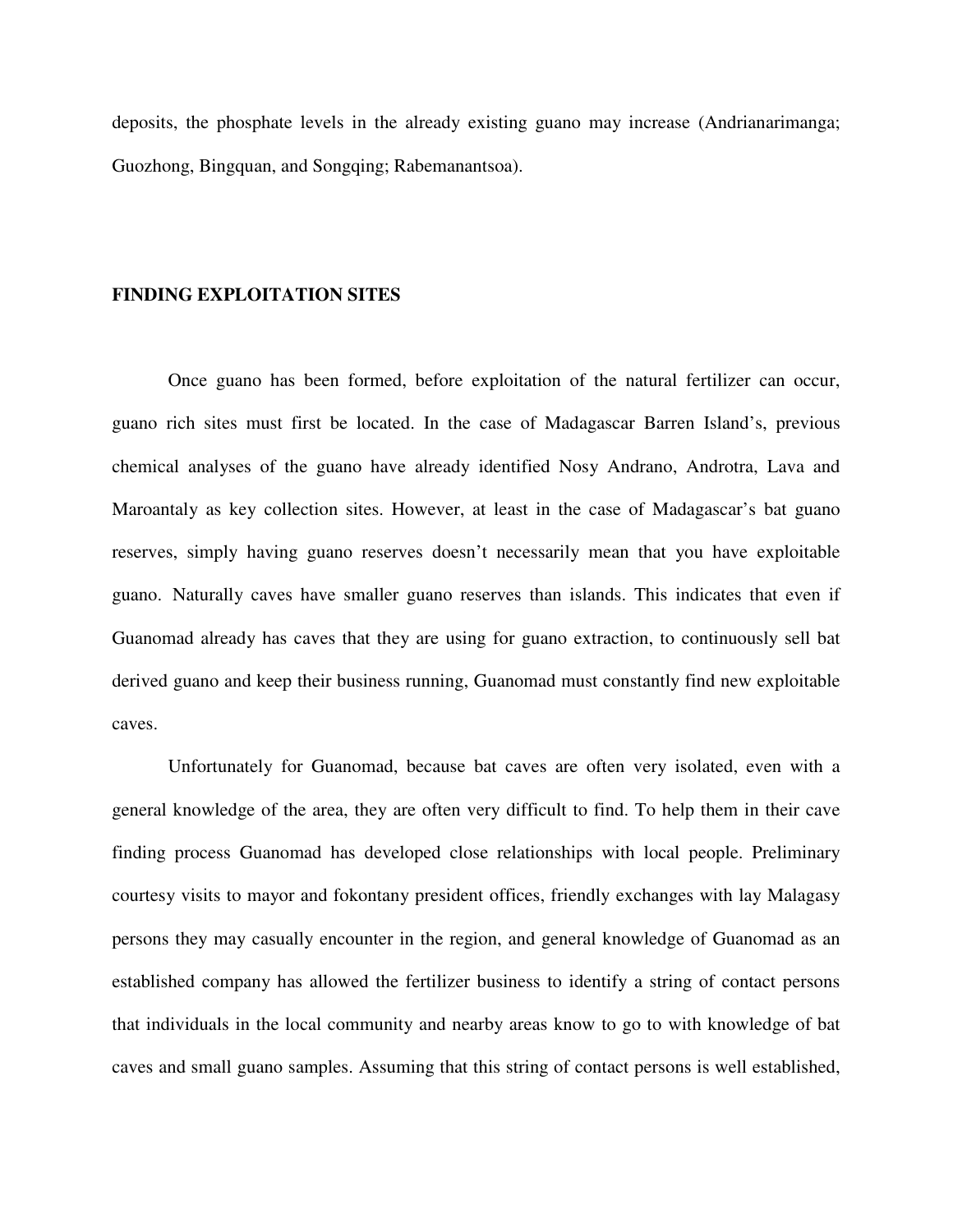knowledge with respect to the location of a cave will slowly make its way to Guanomad's regional distribution director. When this Guanomad representative has received news of several different potentially exploitable caves, he or she will make a phone call to Guanomad's main office in Tana to arrange for a cave prospection in his or her designated region.

A typical cave prospection mission begins with Guanomad meeting their local contacts to come up with a convenient schedule that will allow them to visit as many high quality guano caves as possible. Once a program has been created, Guanomad relies on their local contacts to direct them to the remote villages where knowledge of the newly exploitable bat caves originated. In each rural community the Guanomad team will meet with the villagers (fokonolona) and their local authorities (andraiamandreny) to explain the purpose of their visit. During these meetings the Guanomad team will inform the village's inhabitants that they are interested in possibly exploiting guano from the village's cave(s) and that they would like to collect some guano samples to run chemical tests. These chemical tests will be used to determine the guanos quality and whether or not exploitation efforts should follow.

## **The Tandroy, Sakalava, and Bara Ethnic Groups: A Little About The People Guanomad Works With To Extract Bat Guano**

As aforementioned, high quality bat guano caves are generally found in the regions of Tuleara and Morandava. These regions are the home of the Tandroy and Sakalava people. Guanomad does most of their work in these areas, but an increasing demand for bat guano has also led Guanomad to venture to other parts of Madagascar, namely Ihosy, which is where the Bara people live. All of these ethnic groups are linked together by the worship of zanahary (god being(s) and creator(s)) and ancestors that are often believed to inhabit caves. The knowledge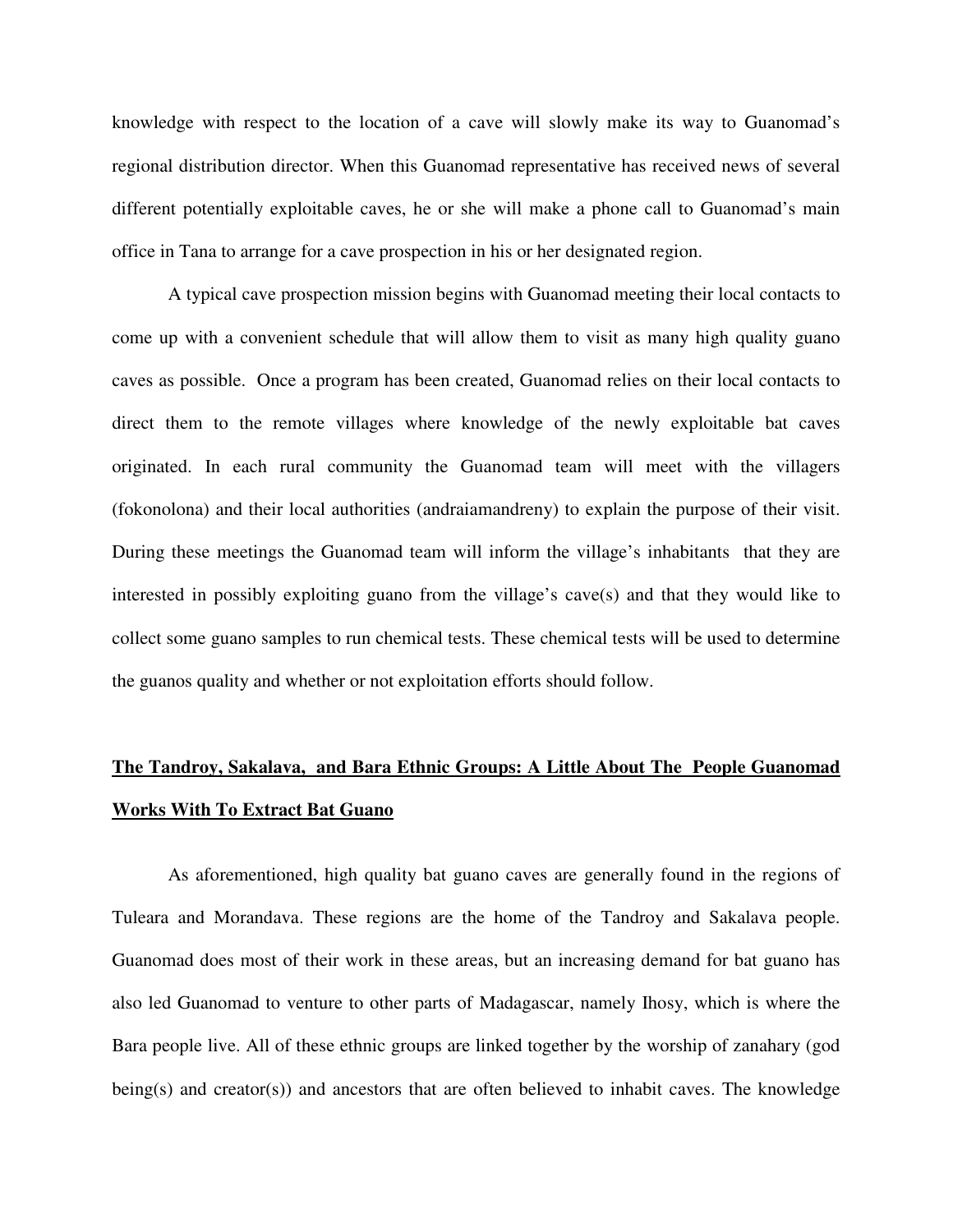that a cave is inhabited by a zanahary and, or ancestor(s) can comes from stories that have been passed through generations, or as in the case of the Bara people in Ihosy the ongoing practice of using caves as family tombs . The worship of these aforementioned beings occurs through sacrificial ceremonies, often involving the slaughter of an omby (a cow), and the offering of traditional honey and tokah (a red alcoholic beverage) items. The traditional beliefs of these ethnic groups are also characterized by a lot of fady (taboos) designating what one can and can't do to ensure the happiness of the zanahary and ancestors.

Another common characteristic of the Trandoy, Sakalava, and Bara ethnic groups is their livelihood. Although they all practice some cultivation of cassava, millet, maize, and sweet potatoes because of their extremely dry environment where there is little rainfall; the Tandroy, Sakalava and Bara people are largely pastoralists (cattle herders). This brings an interesting mix into what we may refer to as the Guanomad success equation. When we think about guano as a product in Madagascar we tend to think about the impact that the product has on the agriculture and livelihood of farmers. However, we never think about how guano may influence the lives of cattle herders . To better understand Guanomad's relationship with respect to the Tandroy, Sakalava and Bara and vice versa, it is helpful to think about what each group can gain from one another.

Guanomad's desire to work with Tandroy, Sakalava, and Bara people comes from their interest in acquiring bat guano. These aforementioned groups of people know where to find the caves that Guanomad needs to produce the product they sell. Logically, since the Tandroy, Sakalava, and Bara people aren't cultivators Guanomad's fertilizer isn't of much use to them. What they can benefit from, however, are the jobs and roads that Guanomad's presence in their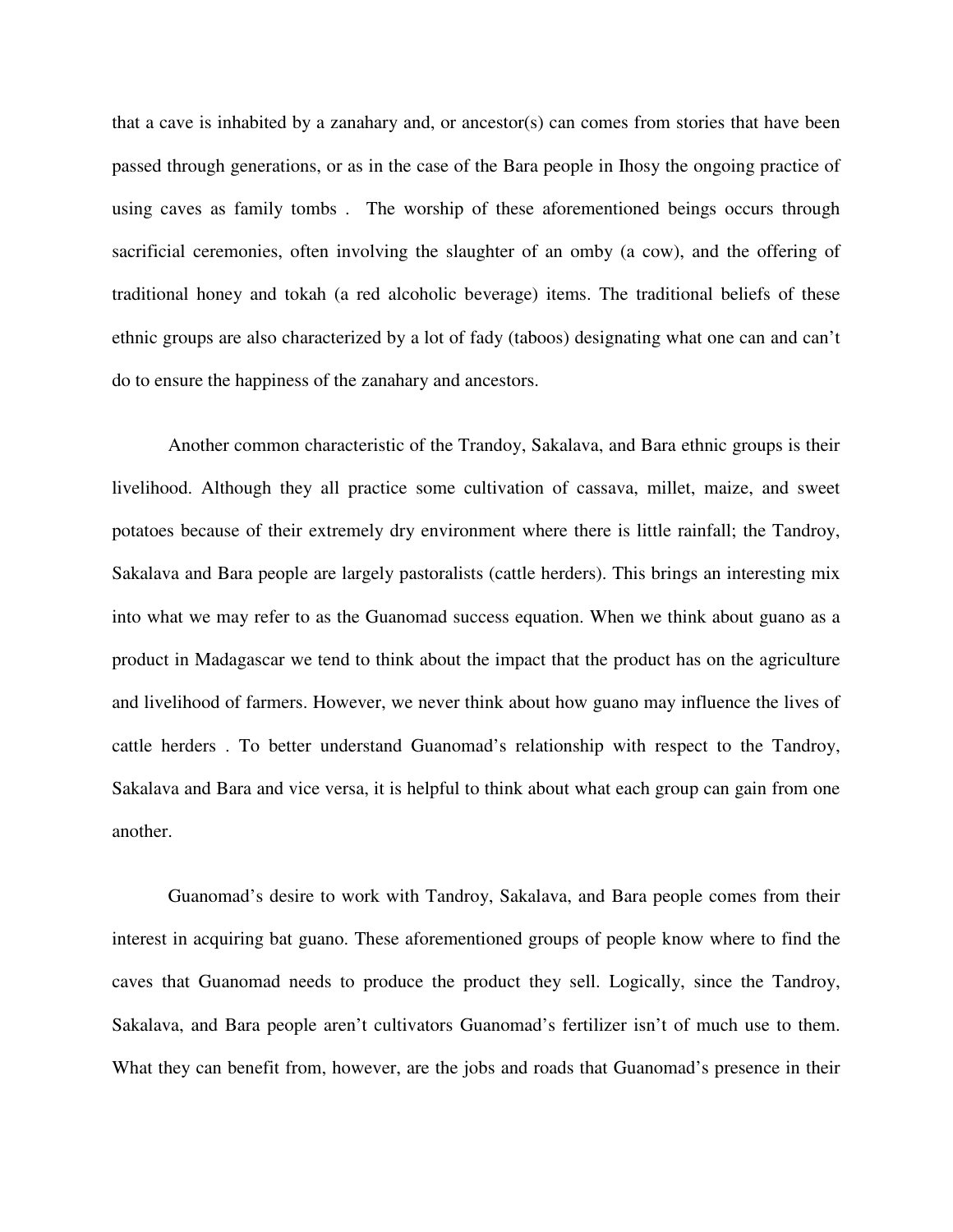community is capable of bringing. When Guanomad harvests guano from caves in addition to giving villagers some money, they often employ local people to help with collection of the product and build roads. In the short term these roads are used to transport the guano back to Guanomad's headquarters where it can be processed. However, in the long term these roads arguably increase access of these isolated communities to an education, medical care, jobs in town, etc, and open doors to interaction with society at large.

While the Tandroy, Sakalava, and Bara people have a lot to gain from their relationship with Guanomad it is also important to look at what is at stake. Guanomad's desire to extract guano from caves in all of these aforementioned regions can be seen by the fokonolona (inhabitants) of many villages who use the caverns as places of veneration for zanahary and ancestors as taboo. Eventhough Tandroy, Sakalava and Bara people are aware of the benefits that they can profit from by collaborating with Guanomad to let them harvest the product from their caves, fear of upsetting their zanahary and ancestors often prevents them from agreeing to let Guanomad even visit their sacred caverns. Sometimes this fear can be eliminated if Guanomad agrees to adhere to the fomba (rituals) of the specific region. Although rituals can vary between regions and villages, from my conversations with Guanomad representatives, it would appear that the fomba Guanomad usually participates in consists of spilling a few drops of honey or toka by the caves entrance and agreeing not to touch any of the venerated objects in the caves interior. Then later once the guano has been removed from the cave, before it is transported to a new location, Guanomad has also reported participating in omby sacrifices. Omby sacrifices in these regions, among other reasons, are done to demand the approval and support of the zanahary and ancestors.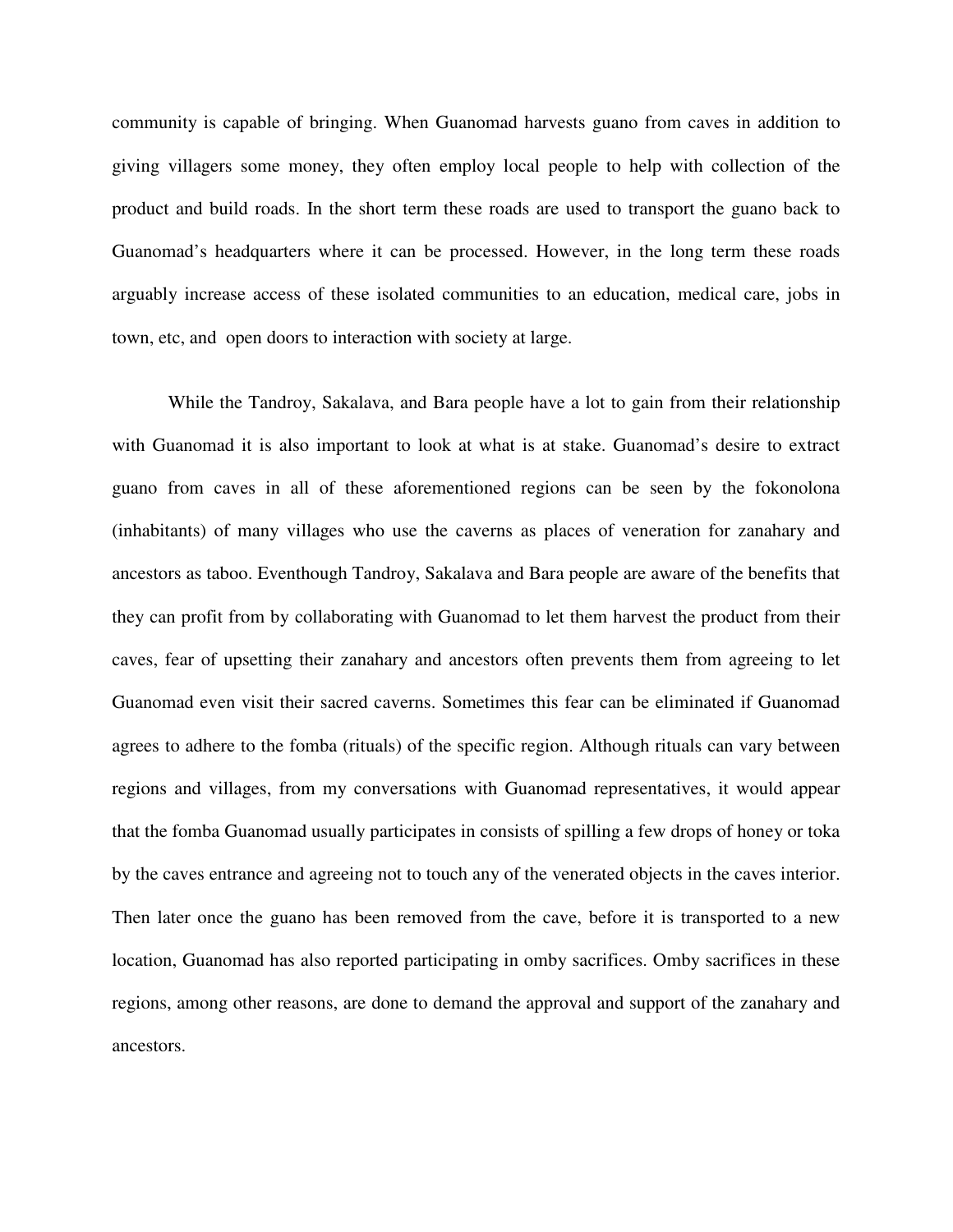Agreeing to participate in fomba, however doesn't always give Guanomad access to caves. There are also some instances, as was observed in the case of Ihosy, where the taboo of extracting guano from a family tomb is so strong that no amount of convincing or adhering to fomba will persuade the villagers to lead Guanomad to their caves. In these situations Guanomad has no choice but to find other locations to do their exploitation.

Interestingly enough, religious beliefs aren't the only block Guanomad representatives have encountered when doing business with villagers. An insider versus outsider outlook also seems to have some bearing. Most caves in Ihosy are used as tombs. However, in one instance during the cave prospection I did with Guanomad where it wasn't a question of fady, the villagers of Ambaho would not agree under any circumstance to lead us to their cave because they were afraid of us. Guanomad offered them a small monetary incentive to try to get them to change their minds, but this only scared the villagers of Ambaho more and for one reason or another led them to confess that they thought we were affiliated with the dahalo (cattle thieves). As pastoralists, for them the dahalo is a huge threat. When I asked the Guanomad representatives what had been the reason behind the villagers' quick judgment they said that to the fokonolona their coming from Tana meant they were vazah (foreigners). Even though both the Guanomad representatives and the villagers were Malagasy, the fact that the Guanomad representatives spoke a different Malagasy dialect and had a lighter skin tone, as far as the villagers were concerned, meant that they were not to be trusted. Initially this explanation made me feel like I was to blame for Guanomad's inability to gain access to the cave. I am after all a Caucasian woman. In comparison to the Tana Guanomad representatives my skin tone is even lighter. However, the Guanomad team assured me that this was not the case. To validate their point they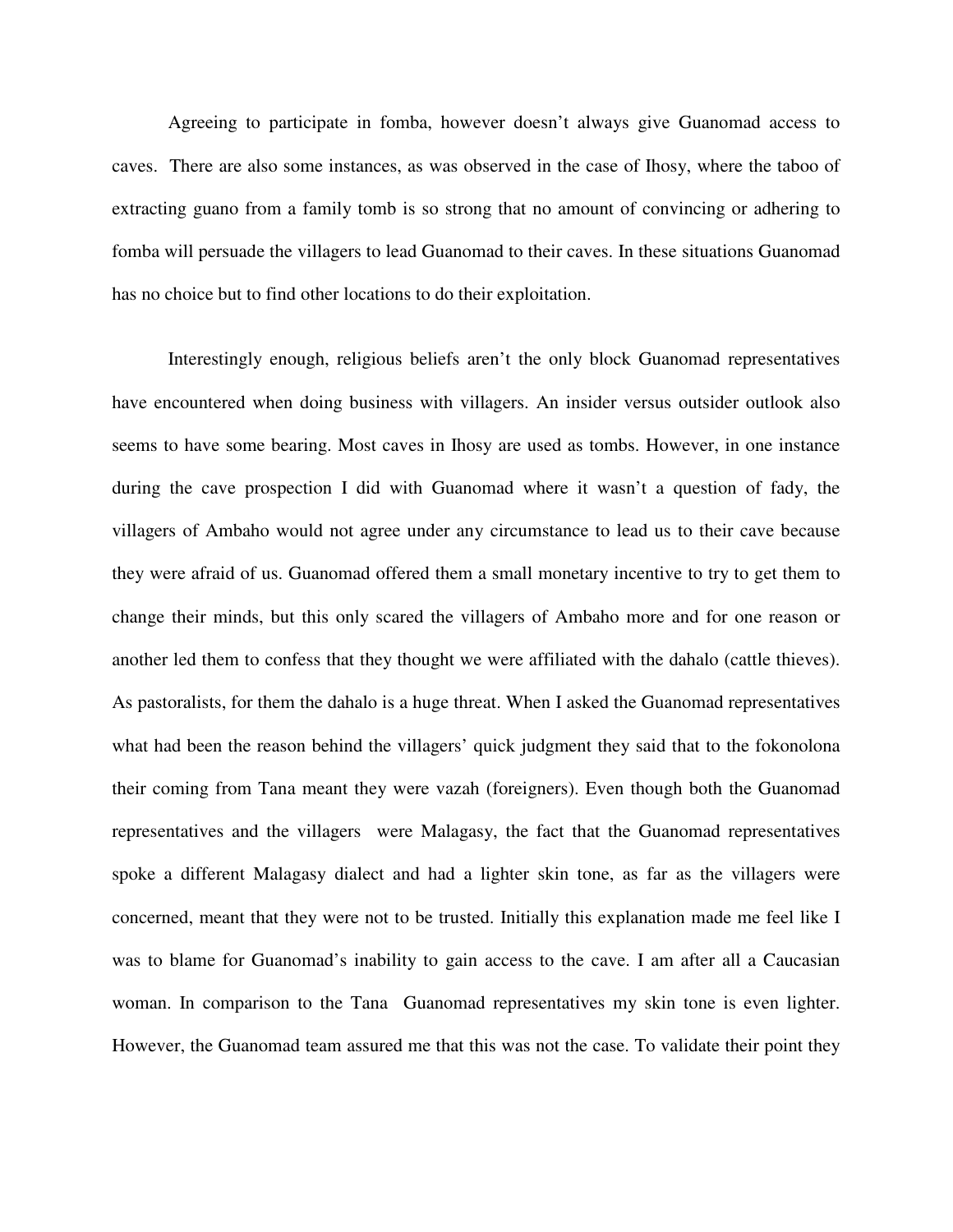proceeded to explain that during previous cave prospections, when I hadn't been part of their team, they had received similar responses.

## **GUANO HARVESTING: A LITTLE ABOUT GUANOMAD'S RELATIONSHIP WITH THE VEZO PEOPLE**

 As aforementioned, Guano exploitation sites have already been identified on the Barren Islands. This eliminates the need to work with the local people to find sea bird guano deposits. However, that is not to say that Guanomad doesn't have a relationship with the Vezo people, fishermen and women who use the islands as bases for their fishing activities. As in the case of the harvest of bat guano from caves Guanomad could use some help extracting sea bird guano. When fishing isn't favorable this translates into an opportunity for the Vezo people to make some extra cash. Guanomad is able to collect the sea bird guano they need and the Vezo are able to use the money they gained from (1) helping Guanomad collect guano and (2) from increased fish sales (A lot of the Guanomad representatives based on the Barren Islands like to purchase fresh fish from the Vezo.) to help develop their traditional fishing practices. All parties are able to profit from the liaison, such which translates into an ideal reciprocal relationship.

#### **THE EXPLOITATION PROCESS**

Once an extraction site has been identified harvesting can take place. This next section of my ISP paper provides some insight into how the exploitation of bat and sea bird is carried out.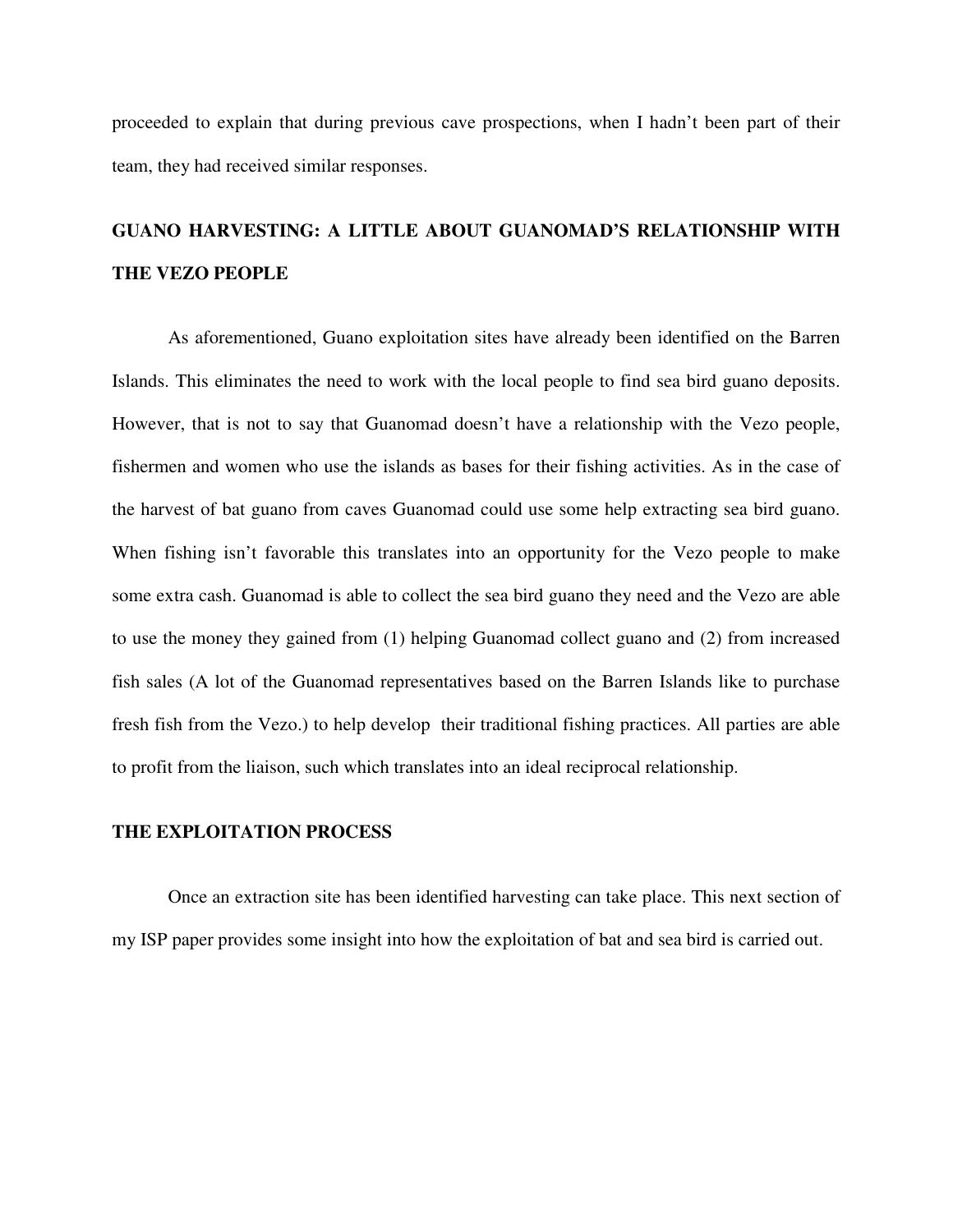#### **Bat Guano**

 We can think of bat guano in caves as part of three main layers of varying depth that sit on a dirt based floor. The first layer is composed of fresh bat droppings, while the second and third layers exist in a powder like state that resembles soil. Because the second and third layers are difficult to distinguish from one another (due to the reworking of insects and microrganisms) they are usually treated as one stratum. Assuming samples have been tested and there is no problem with the product the harvest of guano can commence. Collection of bat guano begins with the gathering of the first layer. Shovels are used to make small piles of the bat manure, which are then scooped and placed into large rice bags. The collection procedure for the second and third layers is essentially identical to the process used in the collection of the first guano strata. The only difference is in the care that is given to not collect the soil that is found directly below the third strata of guano. If there is suspicion that the third layer of guano might contain soil, a couple of drops of a 30% hydrochloric solution (HCl) can be applied. In the presence of soil the HCl solution will fizz. At this point, if bubbles are observed, the harvesting of guano is postponed and samples are sent to a lab for analysis. Treating the situation as if there were no problem, once all the guano has been collected and put into rice bags that are then placed onto trucks, they are transported to Guanomad's treatment center. Here the guano undergoes further tests intended to determine its chemical make-up. If the guano has the chemical makeup of the natural fertilizer that Guanomad sells under the name Guanomad the manure is sifted, weighed and then placed in 2, 5, and 50 kilogram (kg) bags, which are ready to be sold. On the other hand, if there is some inconsistency with respect to element percentages, the bat derived soil enricher is mixed with other guano manures until the desired chemical composition is achieved.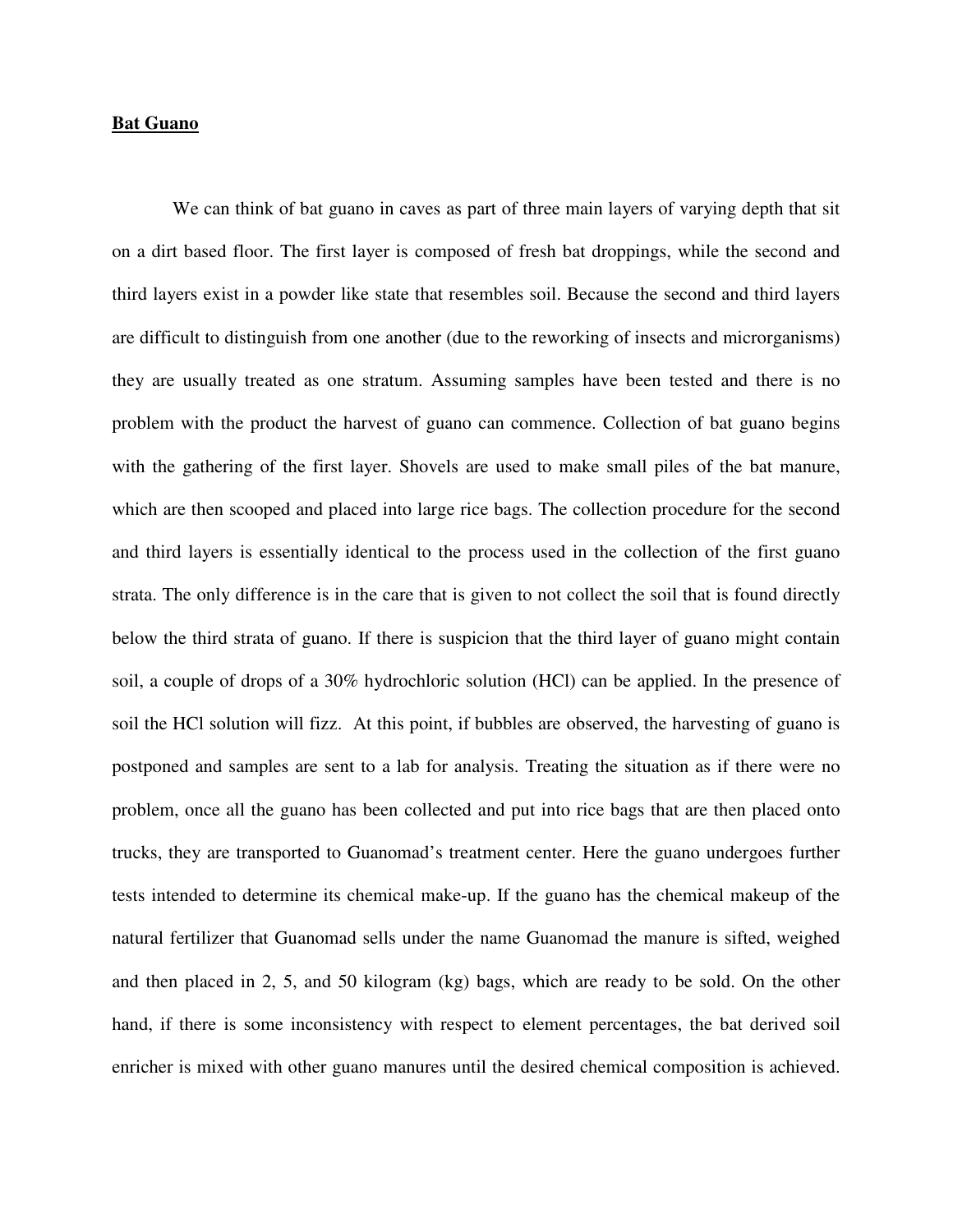The packing of the product follows thereafter (For a summary of this process please refer to Figure 4.).

#### **Sea Bird Guano**

Upon setting base on the island, the first step of the sea bird guano extraction process is to remove all the vegetation in the immediate collection site. Under this visible layer of vegetation there are three different earth layers: the superficial layer ( This first layer is composed largely of a rich calcium carbonate shell filled sand topped by soil and varies anywhere from to 1 meters in depth.), the phosphate rich layer (This second layer which is beige or light brown in color and varies from 0.20 to 4m is composed of a relatively hard shell filled sand and calcified seabird guano), and the sedimentary rock layer (This layer is composed of calcified sand, shells, and corals that form the base of the island.) Step two consists of the uncovering of the first earth layer to reveal the second layer. The purpose of this, which occurs through the digging of a hole, is to get to the calcified seabird excrements, the guano. Once the phosphate rich layer is exposed, which can be identified by its distinguished egg imprints, a sample is taken and chemical tests are run to determine the products chemical composition. Assuming that there isn't a problem with the product, the extraction process can continue. Pickaxes are used to break the solid guano into blocks that can be transported by boats to Guanomad's treatment center. Here the guano is crushed into powder and sifted. The end result is a sea bird guano powder composed of particles of 50 microns. After more tests to ensure the product's quality the seabird derived guano is weighed and put into standard 50 kg bags that are sold under the name Guanobarren. (For a summary of this process refer to Figure 5.)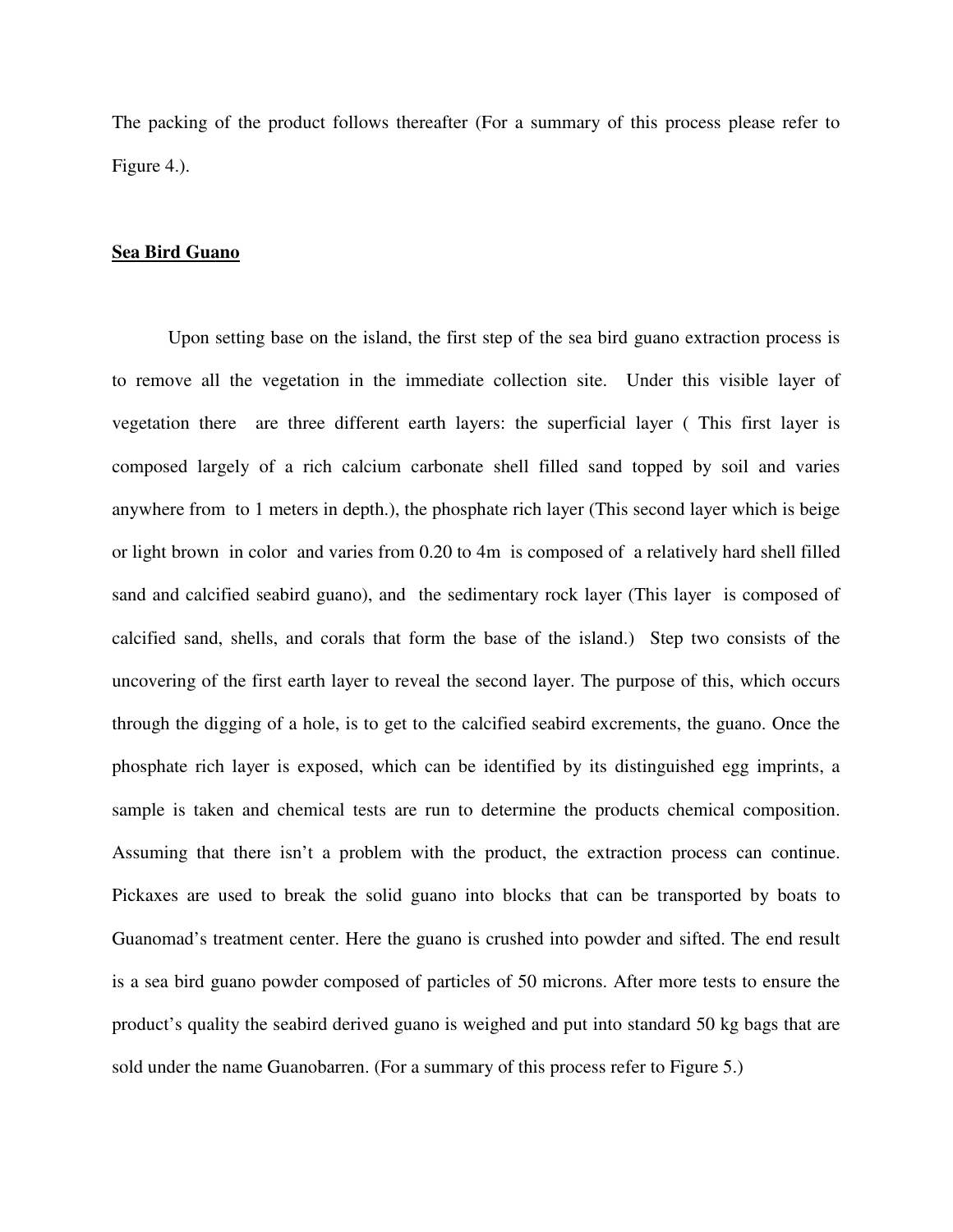The exploitation processes described above explains how two out of the three products sold by Guanomad are made. Guanomad's third product called Guanotsar is a combination of the other two fertilizers. For the exact chemical makeup of this product please refer to Figure 7. Note that the chemical makeup of the bat guano used in the creation of this product differs from the chemical composition of Guanomad. This is because Guanomad consists primarily of guano collected from the second and third strata. The guano in Guanotsar, on the otherhand, is usually composed of fresh guano taken from the first strata. The bat guano derived from the first strata has not undergone the mineralization process that characterizes the second and third strata. Therefore it is not as rich and necessitates being mixed with another fertilizer. Also note that the diagram has Guanobarren listed as natural phosphate. This is simply a choice of language on Guanomad' s part.

#### **GUANOMADS PRODUCTS (EXPLAINED FURTHER)**

Suitable for every kind of plant, all three of Guanomad's products have a similar purpose: to improve yield, production, soil structure, fertility, plant aspect, quality, taste, help with culture protection, root development and promote faster growth. Furthermore, all of Guanomads products are free of chemicals and considered to be 100 % biological and natural. This said, however, because of their different chemical compositions each fertilizer has a different strength (Figures 2, 3, 4).

#### **What Distinguishes Each Product From the Other?**

Guanomad, developed in 2006 and composed solely of bat excrements is rich in Nitrogen, Phosphorus, and Potassium (N-P-K), the three primary macronutrients, and Calcium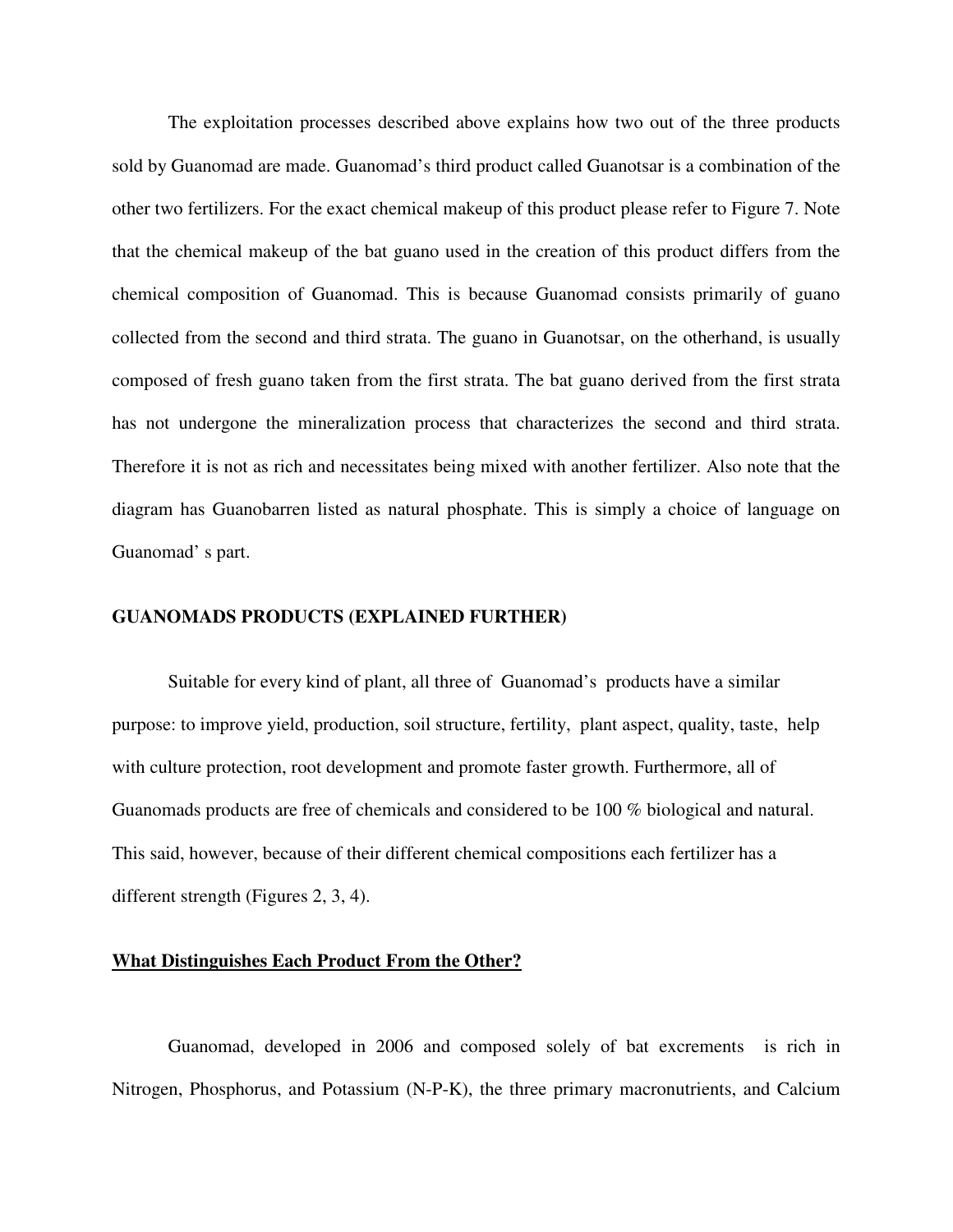and Magnesium (Ca and Mg), very important secondary elements that help to maintain a stable soil ph. Another important characteristic of bat guano is its live micro bacterial flora which helps with (1) plant absorption of nutrients present in the bat guano and (2) prevention against certain plant diseases and funguses. (For a more detailed breakup of all of the elements found in this product please refer to Figure 2.)

Guanobarren, which came into existence in 2009 and is derived from sea bird droppings is very rich in Calcium and Phosphorous. This fertilizer's high levels of calcium, which are known to regulate soil ph, make it an ideal choice when it comes to planting on acidic tropical soils. However compared to Guanomad it is not nearly as plentiful in Nitrogen or Potassium or as effective in building the natural immunity of plants. (For a more detailed breakdown of the elements in this fertilizer please refer to Figure 3).

Because of this fertilizer's low N and K value, for optimal plant growth, if someone is interested in having organic products, it is recommended that this product be mixed with compost and/ or cow and pig manure. If having a completely organic harvest isn't so important, the addition of urea is also suggested. The addition of compost, cow, and or pig manure to the Guanobarren is supposed to increase potassium levels, while the adding of urea is supposed to result in greater nitrogen levels.

Guanomad's third product Guanotsar that was put out on the market in 2010 and is a combination of Guanomad's sea bird guano (Guanobarren) and Guanomad's bat guano (Guanomad) has a higher phosphate and potassium content than each of the other two fertilizers have on their own. Also useful with respect to fostering plant resistance against funguses and nematodes, a characteristic of Guanomad that Guanobarren lacks, Guanostar can be thought of as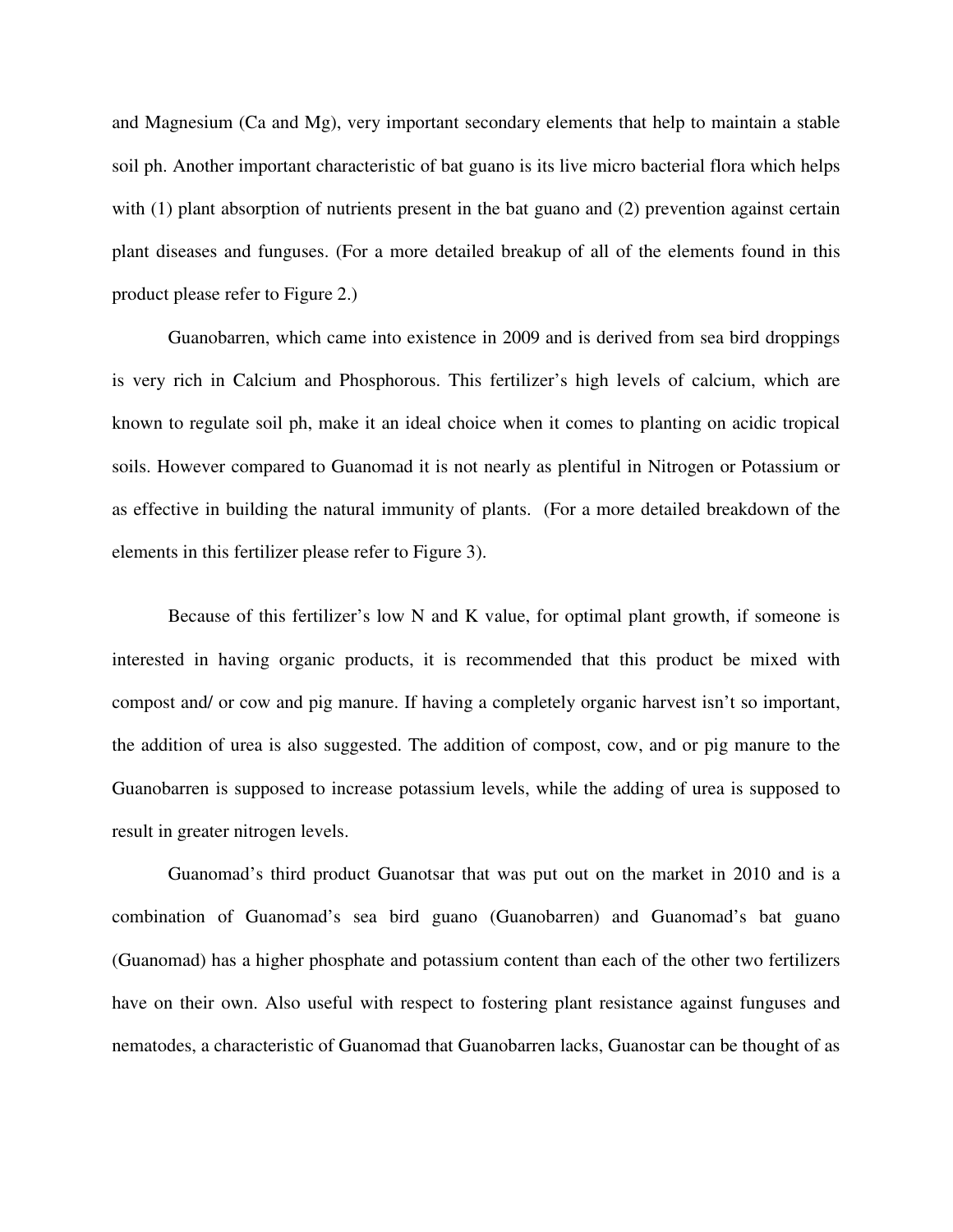the optimal fertilizer. (For a more detailed understanding of the composition of this third fertilizer please refer to Figure 4).

#### **How Do Guanomad's Products Compare To Chemical And Other Organic Fertilizers?**

Now that we have looked at how Guanomad's products compare to each other, it is important to understand how they compare to other fertilizers. This will help us better understand how Guanomad markets their products.

#### **Guanomad VS. Chemical Fertilizers**

 Both chemical and natural fertilizers will provide plants with NPK, which respectively give plants their green color, promote root and flower development, and the growth of stems. The main difference between Guanomad's fertilizers and chemical based soil enrichers is the rate and state in which minerals are made available to plants.

 Plants absorb nutrients as mineral salts that have been dissolved in water. The NPK elements derived from chemical fertilizers are available to be used by plants immediately in an unfixed state. This often makes it difficult for plants to use volatile elements like N that will evaporate before they can fully be absorbed and can lead to overdose of NPK (known to burn plant roots and harm beneficial microorganisms). Different from chemical fertilizers, before the elements in Guanomad's fertilizers can be used by plants; they must first be broken down (by microorganisms in the soil) to a mineral state. This breaking down process fixes the minerals in the soil enicher (making it easier for plants to easily absorb and use the minerals.) while also ensuring that plants don't receive more NPK than they need. As a result, overtime the use of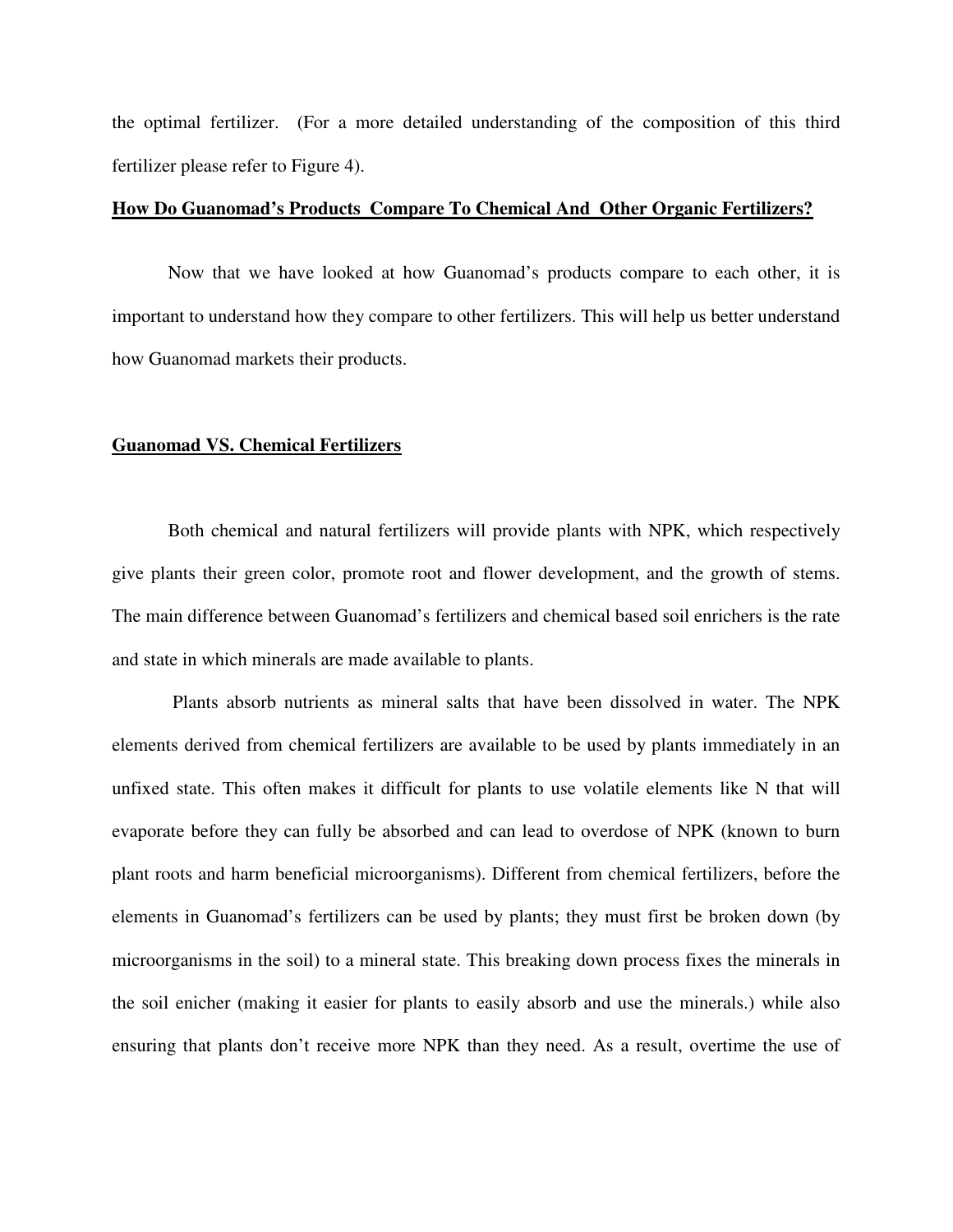guano based fertilizers enhances soil structure and ability to maintain moisture, while the use of chemical fertilizers tends to lead to hard, poor, acidic soils with an impoverished texture.

Furthermore, chemical fertilizers don't have any secondary elements, such as, Ca, (which helps with stem development, maturation of fruits) Zn (which improves growth), Cu (which helps with potash and nitrogen absorption) and Mg, (which helps with chlorophyll formation, phosphorous absorption and the stabilization and maintenance of soil ph), or anti nematode and fungi properties. In fact chemical fertilizers make plants more prone to illnesses. In addition using Guanomad fertilizers is said to make plants and fruits both taste better and last longer than when using chemical fertilizers. Last, but not least Guanomad's products are also considerably cheaper. While chemical fertilizers can sell for 2,000 or 3,000 ariary a pound, Guanomad's products only cost 920 ariary per pound.

In the beginning using both chemical and Guanomad fertilizers will yield similar results in terms of crop output. If we look at rice for example, both fertilizers are capable of yielding an approximate amount of 6 tons per hectare. However, after the first two years because of the way that chemical fertilizers negatively impact soil, a field which has been enriched with chemical NPK will only be capable of yielding 2-3 tons of rice. By comparison, the yield capacity of a field that has been fertilized with Guanomad products remains unchanged.

 Another disadvantage of using chemical fertilizers is their impact on the environment. Through runoff chemical fertilizers can enter lakes, rivers and leach into the water table. As nitrogen turns into nitrites and nitrates it has the potential to destroy natural ecosystems. Natural fertilizers like Guanomad can also pollute sources of water, but on a much smaller scale.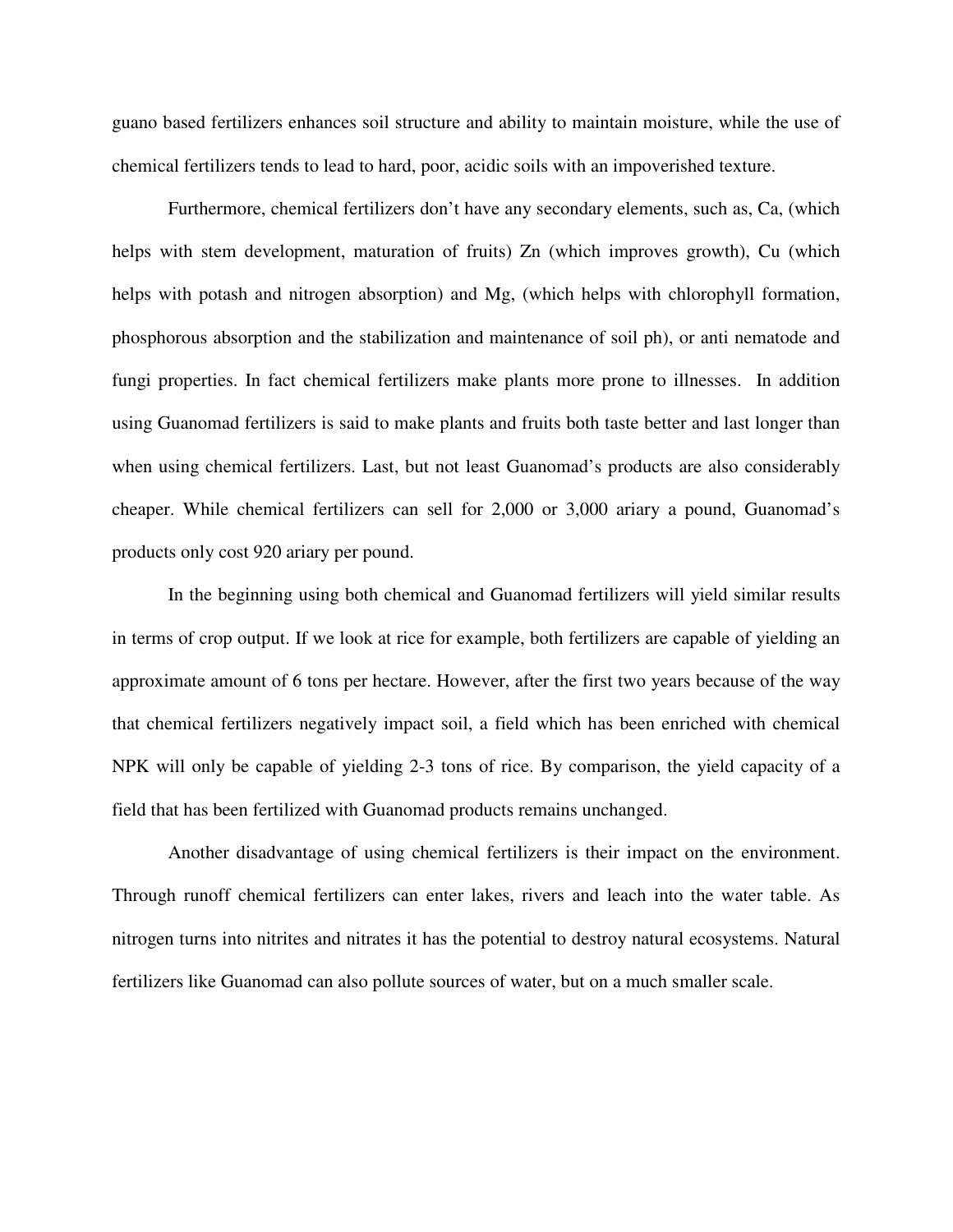#### **Guanomad VS. Other Natural Fertilizers**

. In comparison to other natural fertilizers Guanomad's fertilizers (in particular Guanomad and Guanotsar) are said to be better because of their ability to provide plants with a balanced amount of NPK and secondary elements (Ca, Mg, Cu, Zn, Mn). Other natural fertilizers such as animal based soil enrichers and compost have high levels of N but fairly low levels of P and K and no secondary elements. Furthermore because bat guano has already undergone some mineralization in the cave in comparison to compost and animal based manure it can also more easily be assimilated. In addition Guanomad's products also contain microbial flora and have the ability to help plants defend against funguses and nematodes, yet another two things that more traditional fertilizers lack. Last but not least using animal fertilizers (this refers mainly to pig fertilizer) can lead to the transmission of intestinal parasites, more specifically cistercircosis.

 If we were to compare Guanomad's products with more traditional fertilizes on the field (more specifically a rice field), Guanomad's fertilizers have a 6 ton per hectare production capacity, while more traditional fertilizers only have a yield of 2 to 3 tons per hectare. The statistics on Guanomad's success with respect to agriculture aren't just based on test runs done by the company. Farmers all over Madagascar who have used the product have personally noted an increase in production, quality of crops and soil, and plant resistance. (Figures 12-16 provide some specific examples of how the use of Guanomad's products has ameliorated agriculture in several different communes of Madagascar).

#### **HOW DOES GUANOMAD MARKET ITS PRODUCTS?**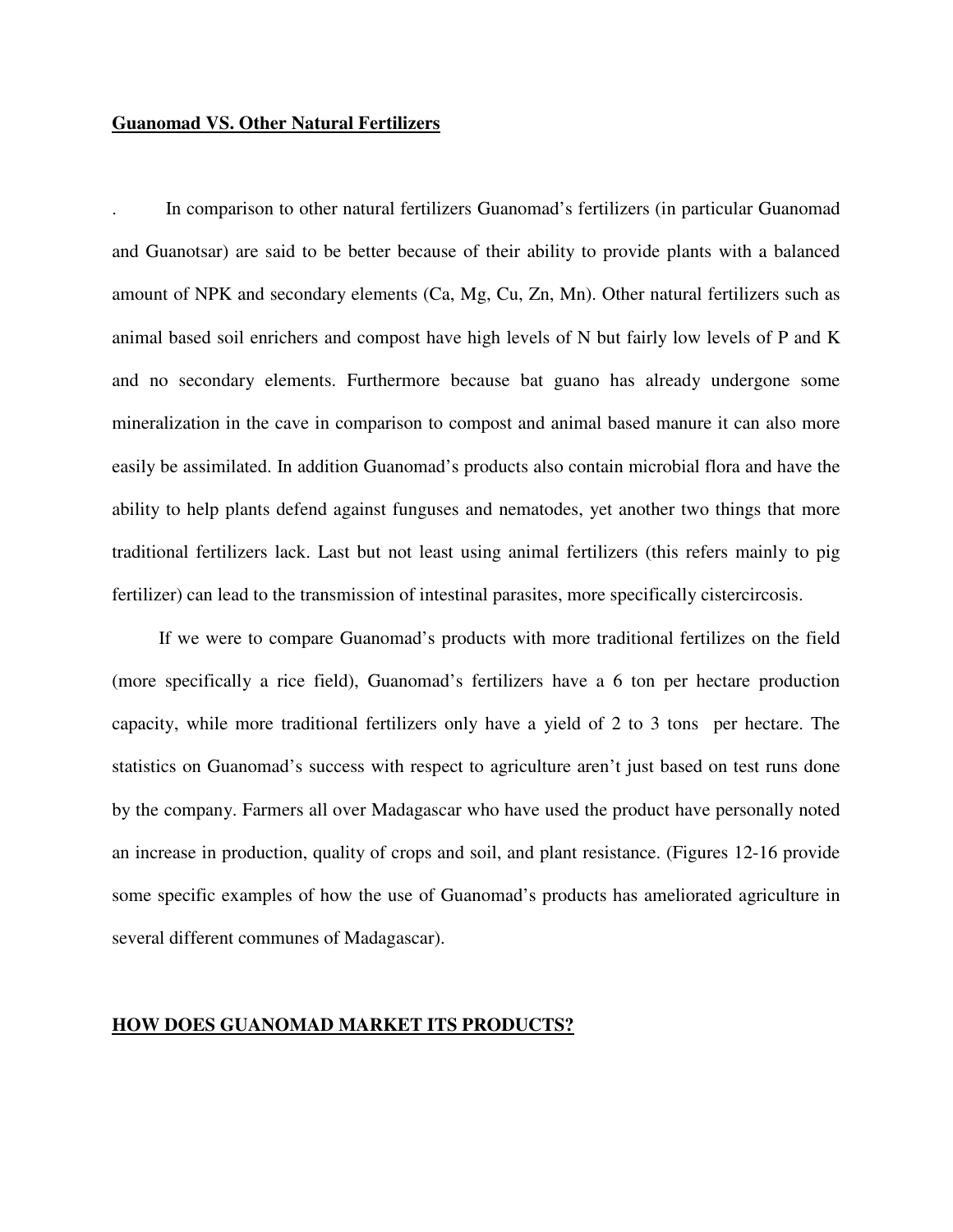Given all the positive characteristics described one would think that Guanomad's products market themselves, and to a certain extent they do. However, given the tendency of Malagasy farmers to not use fertilizers or understand the need to use soil enrichers, Guanomad has taken a more active approach to raising awareness about their fertilizers. Since its development in 2005 Guanomad has appeared on radio stations, in commercials, in posters found in fokontany, district, and regional offices, on billboards and on signs intended to lead customers to Guanomad distribution centers. All of these have definitely made an impact with respect to getting more people interested in the fertilizer, however, Guanomad's most effective way of reaching farmers continues to be through their on-site visits and demonstrations. To give you an idea of Guanomad's success thus far, even if not all farmers use Guanomad,I was informed that 70% of Madagascar's farmer population has some knowledge of who Guanomad is and what the fertilizers they sell are all about.

#### **Marketing Guanomad Via Demonstration Sites:**

When Guanomad goes into different villages to market their product besides giving a bit of background to explain why their product is better than using chemical fertilizers, traditional cow and pig manures, and tavy, they usually set up a demonstration site. According to the Guanomad representatives that I have spoken to this is really the only way to convince farmers of the agricultural advantages that Guanomad products can offer. Usually farmers have become so ingrained in the traditional agricultural practices that have been passed down through the generations, explained Madame Lanto, Director of Production at Guanomad, that they are extremely reluctant to try something new until they see for themselves that the product works. Knowing all of this Guanomad will go into a village and take a vote with respect to the kinds of crops that the farmers would like the company to help them plant using donated guano fertilizer.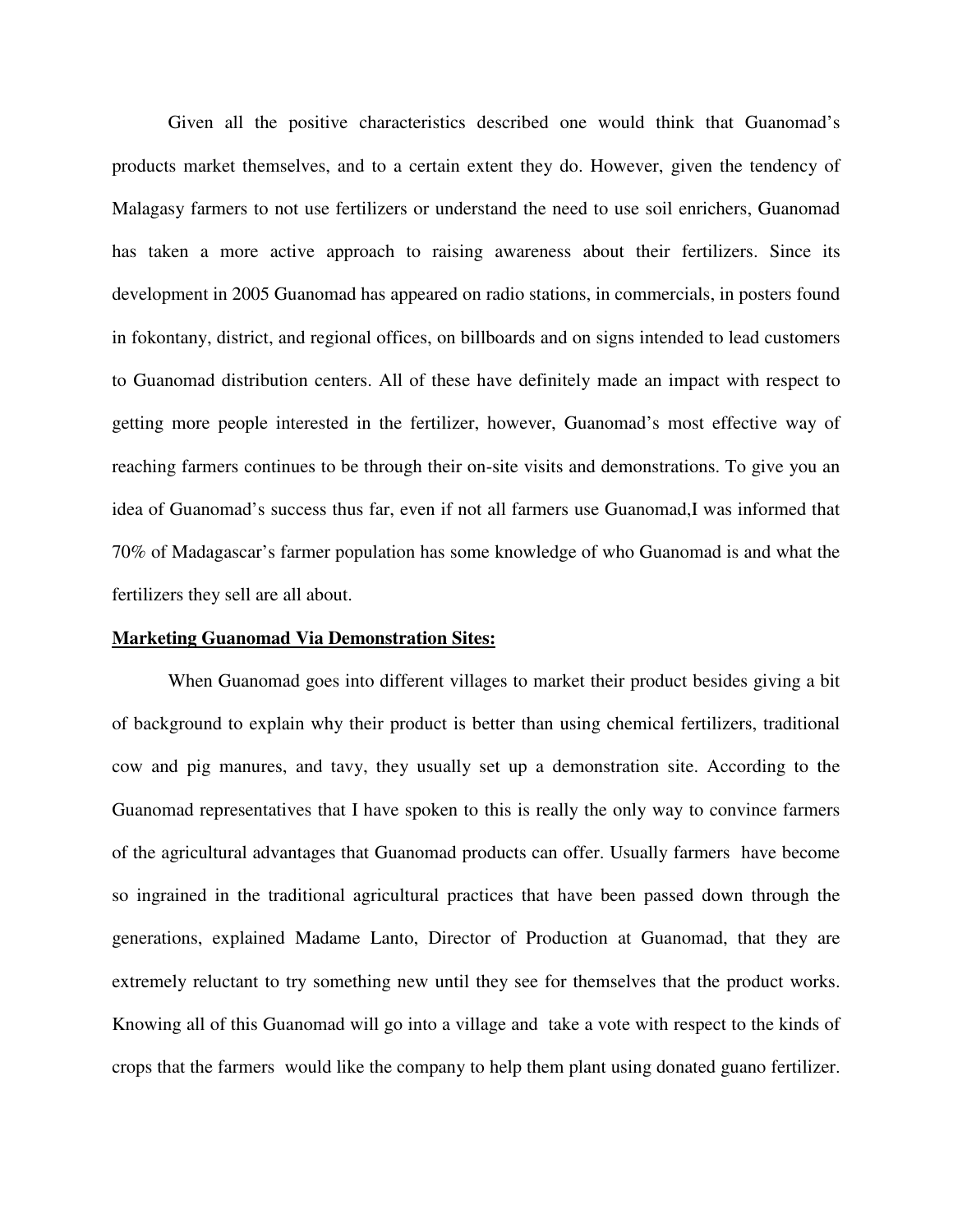The expectation is that once the farmers see how many more tons of crops they can harvest by using Guanomad fertilizer they will be persuaded to buy their products.

#### **How Do Farmer's Receive Guanomad's Products?**

 Guanomad's products may be a lot cheaper than chemical fertilizer, but for some farmers 920 ariary for a pound of soil enricher is still too expensive. This said, while farmers are often persuaded to buy Guanomad products in an effort to save money they don't necessarily buy the suggested amount or apply the product as directed by Guanomad.

 Guanomad suggests that their fertilizers be used every time new crops are planted and have set strict guidelines for how many pounds of fertilizer to use for what cultures. That is not to say that Guanomad doesn't support the mixing of their fertilizer with more traditional soil enrichers. Guanomad understands that it is difficult for farmers to fertilize entire fields using bat and or sea bird guano, which is why they have also come up with guidelines for mixing fertilizers with cow or pig manure. However, farmers have the tendency to use even less of the Guanomad products than is recommended in the guidelines for mixed fertilizers. And this is just one of the ways that farmers have reduced the amount of Guanomad that they purchase. In the village of Maroarina located in the Firantsoa Region, for example, rather than fertilizing fields before every new season to further minimize the amount of Guanomad that is purchased farmers have (1) resorted to using fertilizer once every two harvests and (2) have only applied Guanomad at pivotal points in a plants life, such as during seeding or when transferring rice plants from the rice nursery to the field. Nevertheless the farmers I spoke to were still very happy with the results they had obtained. Despite their cutting corners they had still managed to see a 30% increqse in this year's rice harvest.

#### **There Is More To Guanomad Then Its Fertilizers**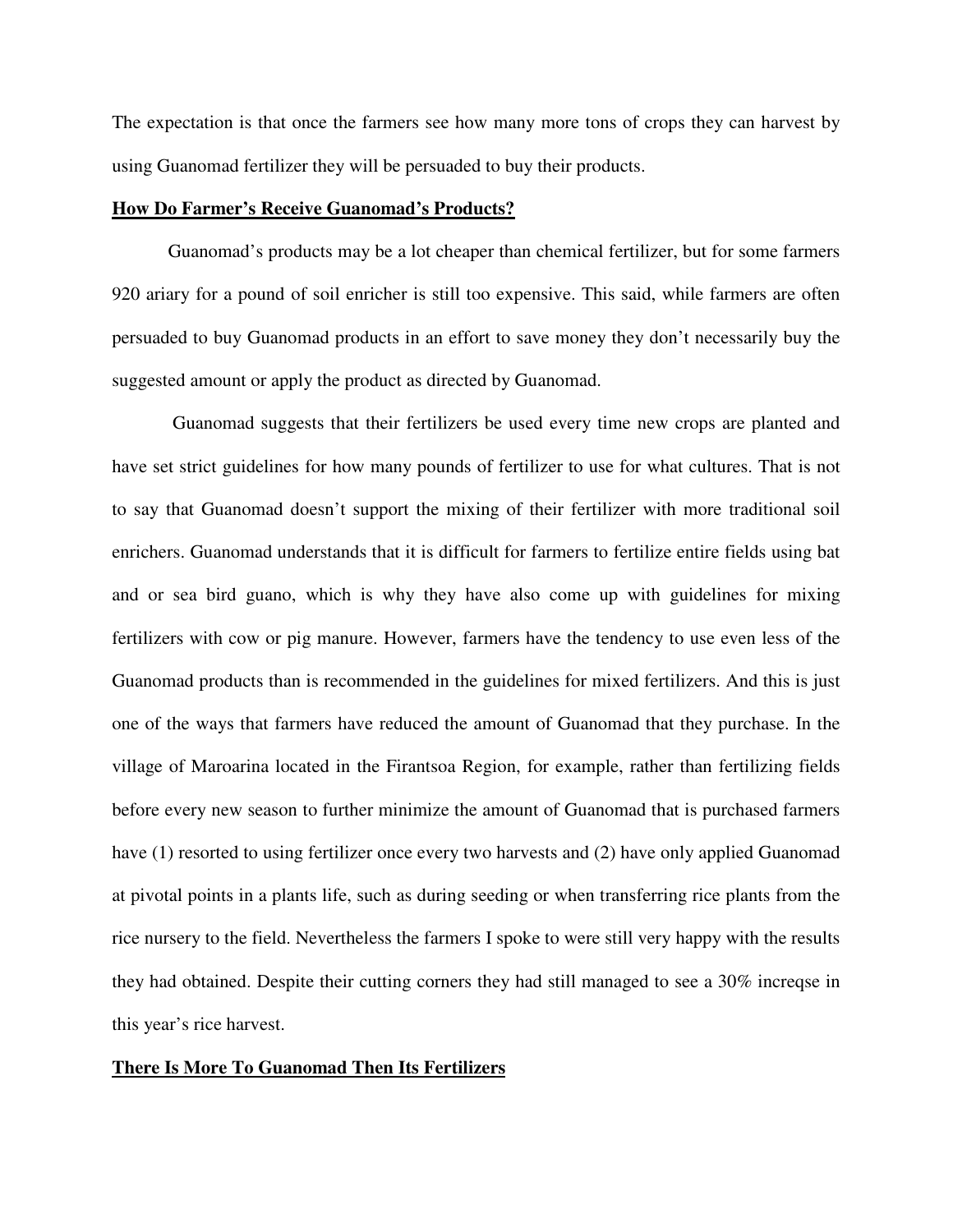The last couple of sections have been focusing on Guanomad's success strictly with respect to its guano based products. This section will explore Guanomad as more than just a soil enricher company.

 There is no denying that when Guanomad goes into different villages their purpose is to market their Guanomad products. However it appears that the presence of Guanomad technicians in rural villages can also have secondary affects. With respect to the village of Maroarina I noticed that in addition to being users of Guanomad the farmers there were completely against the use of tavy. As far as they were concerned it didn't do anything for the soil and negatively impacted the flora and fauna. I'm not saying that this is just due to Guanomad's presence in their community. I spent too little time and spoke to too few farmers to state this for sure. However, as Guanomad goes into different villages and explains how their product compares to other fertilizers, that tavy doesn't work and that one needs to use fertilizers to have a good yield it is important to consider that in addition to raising awareness about the fertilizers that Guanomad sells, they are promoting better more environmentally sound general farming practices. In the end even if the farmers that Guanomad has addressed don't end up buying Guanomad products because of a lack of money at least they are able to walk away with knowledge of how to improve their yield and preserve their natural surroundings.

 To further develop this idea that the presence of Guanomad's agricultural technicians in villages extends beyond the use of Guanomad's products I want to state that while sensibilizing farmers to use Guanomad fertilizers to more efficiently plant rice, the company has also instructed farmers on how to use the SRI method. The combined result of applying these methods to agriculture in 2009 resulted in Madagascar not having to import any rice from abroad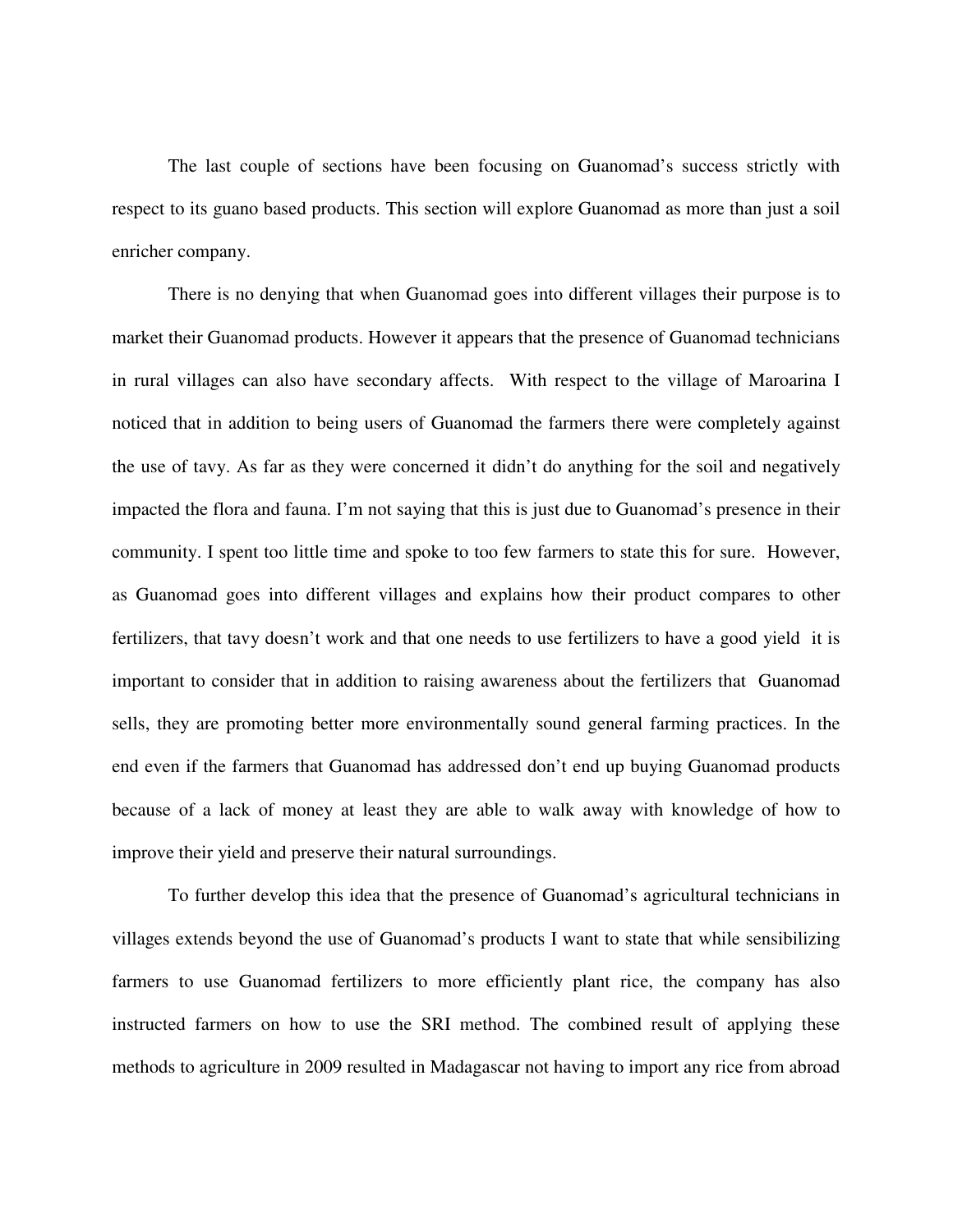as it had in the past. Unfortunately because of the crisis, this success did not carry over to 2010. Hopefully, 2011's agricultural yield will resemble more closely the success that was achieved before the crisis.

 In conclusion, while Guanomad's main objective as a business is to sell as much fertilizer as it can it is important to acknowledge that it has also done a lot for Madagascar not only in terms of donating their product to farmers, but also in terms of raising awareness about the need to use fertilizer and take advantage of better general farming approaches. It is still early for us to be able to comment on Guanomad's potential to help Madagascar advance agriculturally and economically. Nevertheless, it would appear that a lot of progress has been made in the last five years since the company came into existence. Let us hope that this trend continues.

# **GUANOMAD' S IMPACT ON THE ENVIRONOMENT: A DIFFERENT TAKE ON THE COMPANY'S ACTIVITIES**

All of the previous sections of this ISP paint Guanomad in a very positive light. They are a conscious company that helps develop rural communities, provides jobs, increases agricultural production and promotes more efficient farming practices, all while protecting the environment, or so it appears. The application of Guanomad products to crops may protect rivers, lakes and the water table from being contaminated by chemicals and stabilizes soil structure, but how does Guanomad's exploitation of guano affect wildlife? Guanomad talks endlessly about the way it is positively impacting Madagascar, but gives very little attention to how their extraction of guano from caves or the Barren Islands is affecting fauna and flora.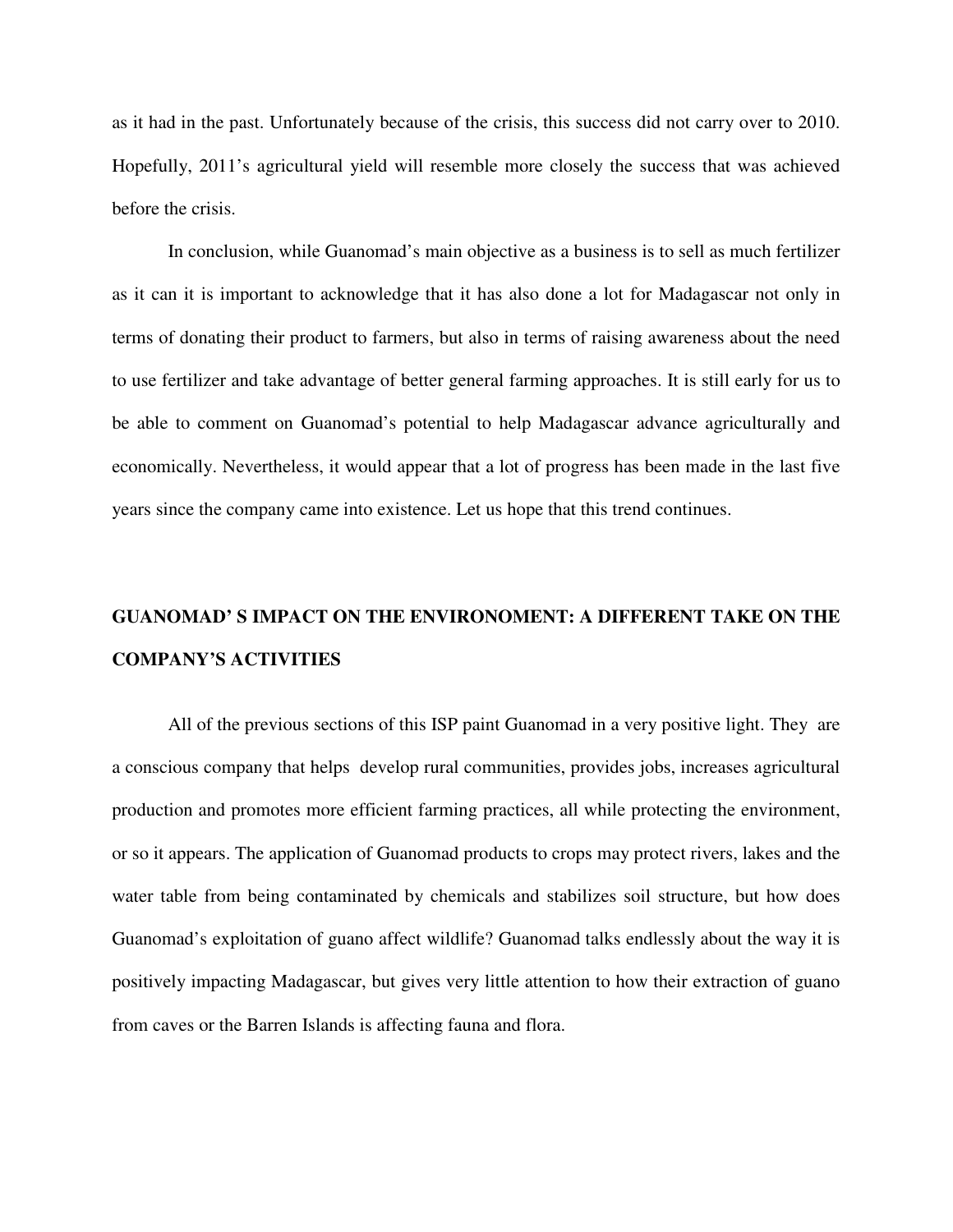When I asked Guanomad how their extracting of guano in caves was impacting bats they told me that they unfortunately couldn't give me any specifics. Their reason being that they had just hired someone from the ECC to do an environmental impact statement and that the document wasn't ready. The main problem with this is that Guanomad has been around and has actively been exploiting guano since 2005. How were they allowed to exploit and sell their product without authorization from ONE?

 Surprisingly, Guanomad does have an impact statement with respect to their actions in the Barren Island. However, as far as I can tell, and I am by no means an expert, this document is very vague and appears to be incomplete .

To try to get a more well rounded view of Guanomad as a company and have at least some understanding of how their actions are impacting bats in caves and sea turtles and coral reefs in the Barren Islands I decided to contact a member of the local scientific community. The next paragraphs summarize what I learned.

#### **GUANOMAD AND BAT GUANO**

When analyzing Guanomad's exploitation efforts in caves there are a lot of different things to look at. You have the bats, the invertebrates that live on the guano produced by the bats, fossils and climatic records that can become preserved in bat guano, and the workers involved in the extraction of guano. No studies have been done on this matter in Madagascar so there is no way to tell for sure how Guanomad actions impact all of these different actors, but the effect is surely negative.

#### **Guanomad and Bats**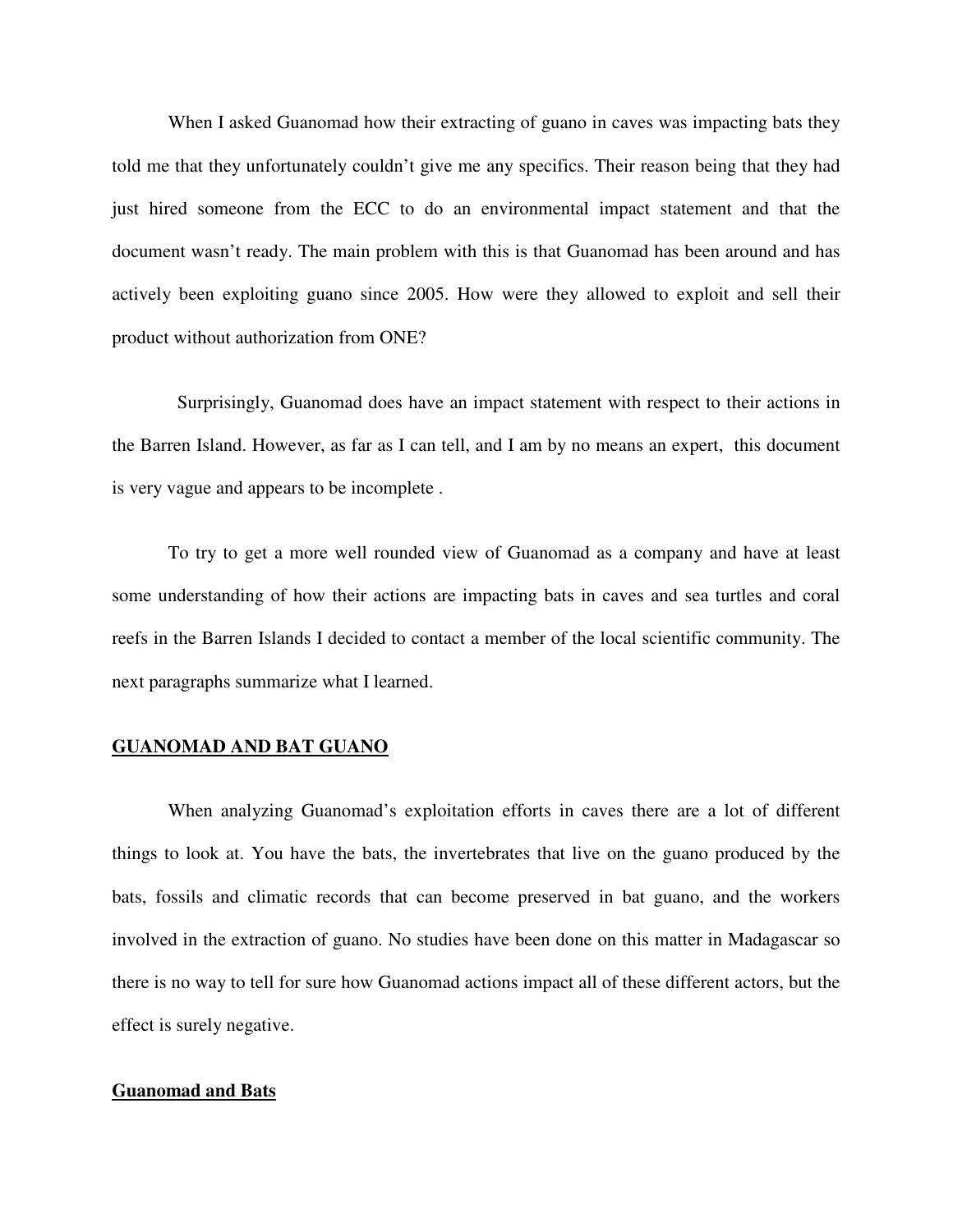Bats are very social creatures. During the day when Guanomad goes into caves and the bats are "sleeping" there are also a lot of interactions that take place. This said when Guanomad enters caves to extract guano in addition to disturbing the bat's sleeping patterns they are preventing very important bat communication from taking place and influencing their social behavior. Considering that some Malagasy people eat bat, it is also likely that during the exploitation process some of these bats are killed and eaten. There are some very rare species of bats in Madagascar that can be specific to one cave and if Guanomad isn't careful their reckless actions can lead to their extinction.

#### **Guanomad and Invertebrates**

The same goes for the endemic invertebrates that characterize many guano caves. When Gunaomad sterilizes the caves of guano, which serves as these insect's food source these insects are left with nothing and essentially starve to death. Rare species whose extinction could have been prevented are potentially wiped out every time Guanomad exploits a new cavern.

#### **Guanomad and Climatic /Fossil Records**

 In addition to negatively impacting bats and invertebrates the removal of guano from caves eliminates climatic and fossil records. When bat droppings fall down to the cave floor they form strata. These strata can contain the fossilized remains of ancient creatures and/ or information about the fruits and insects (flora and fauna) the bats have eaten that can be studied to determine climate changes. When Guanomad extracts guano from caves reconstructing history using these paleontological records is no longer possible.

#### **Guanomad and Its Workers**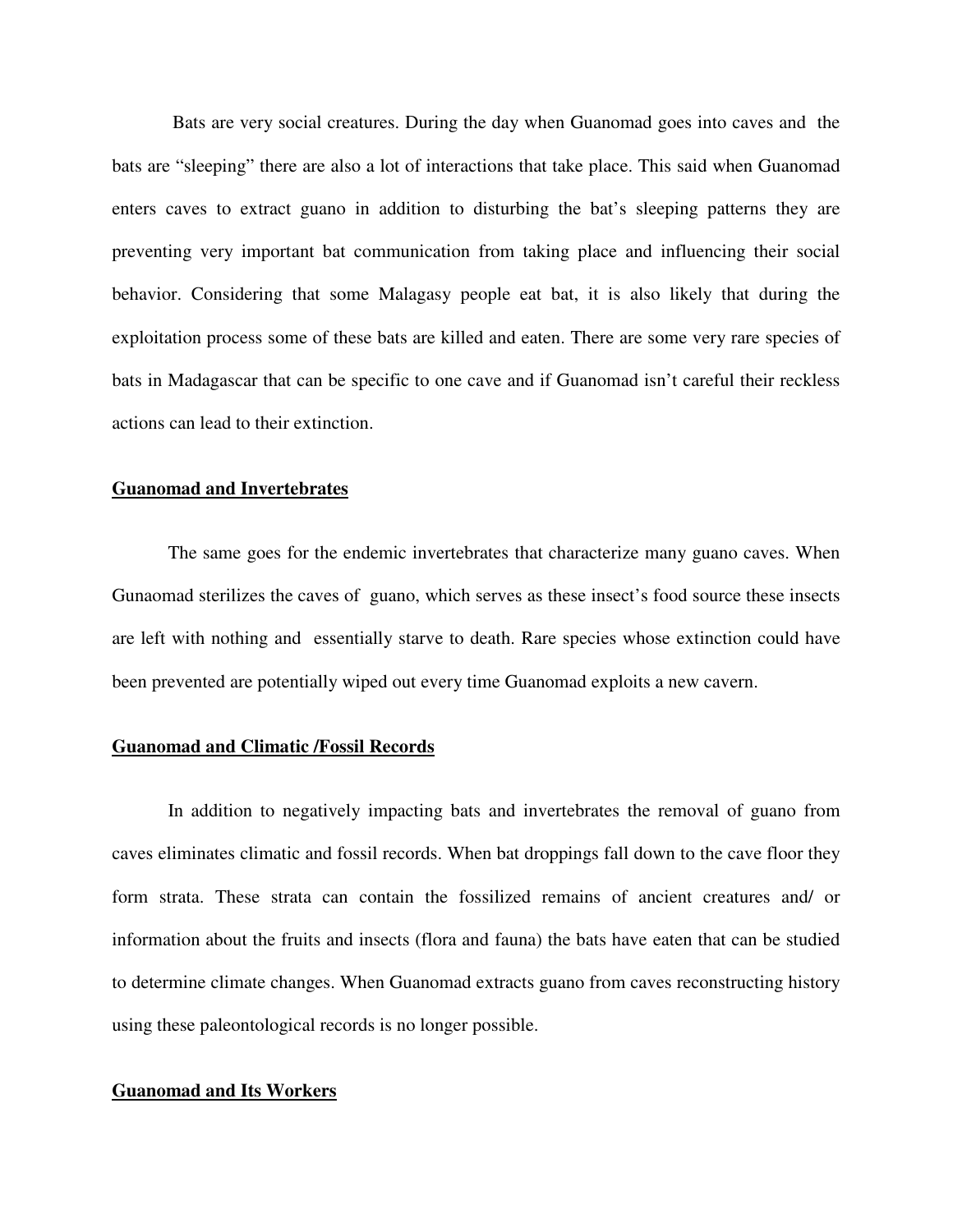When analyzing the relationship between Guanomad's exploitation efforts and the environment, in addition to examining how this affects the wildlife, it is important to also explore the liaison between the workers directly involved and their surroundings. Are there hazards to working in a guano cave, and if so what precautions have been taken to minimize the risks? According to the bat specialist I was able to speak to there are three main dangers to consider when working with guano: (1) diseases that might have passed from the bats to their fecal matter (Many illnesses have been known to pass from bats to their urine and droppings.) ,(2) viruses that might be in the animal remains that got imbedded in the guano (Viruses from past living things have been known to last for hundreds of years), and (3) Histoplasmosis (fungal spores that have been known to occur in Madagascar and can cause respiratory problems that are very difficult and costly to treat). The fact that Guanomad is in the process of doing an environmental impact statement just now makes it hard to imagine that these hazards were properly examined. This seems to confer with the fact that Guanomad doesn't treat the fertilizer at all and there was never any mention of an autoclave ( a machine that kills viruses and other disease causing agents through use of intense heat). Given all of the aforementioned risks the scientist I was able to converse with was also surprised that Guanomad had hired someone from ECC to do their environmental impact statement. ECC subcontracts bat ecologists, not virologists and to have a complete impact statement it would make more sense to go to an organization that could subcontract both types of specialists. This is a very serious issue because if contaminated product is sold it can affect the population at large, especially if the virus in question can be transferred to food matter or infiltrate the water table.

#### **GUANOMAD AND SEA BIRD GUANO**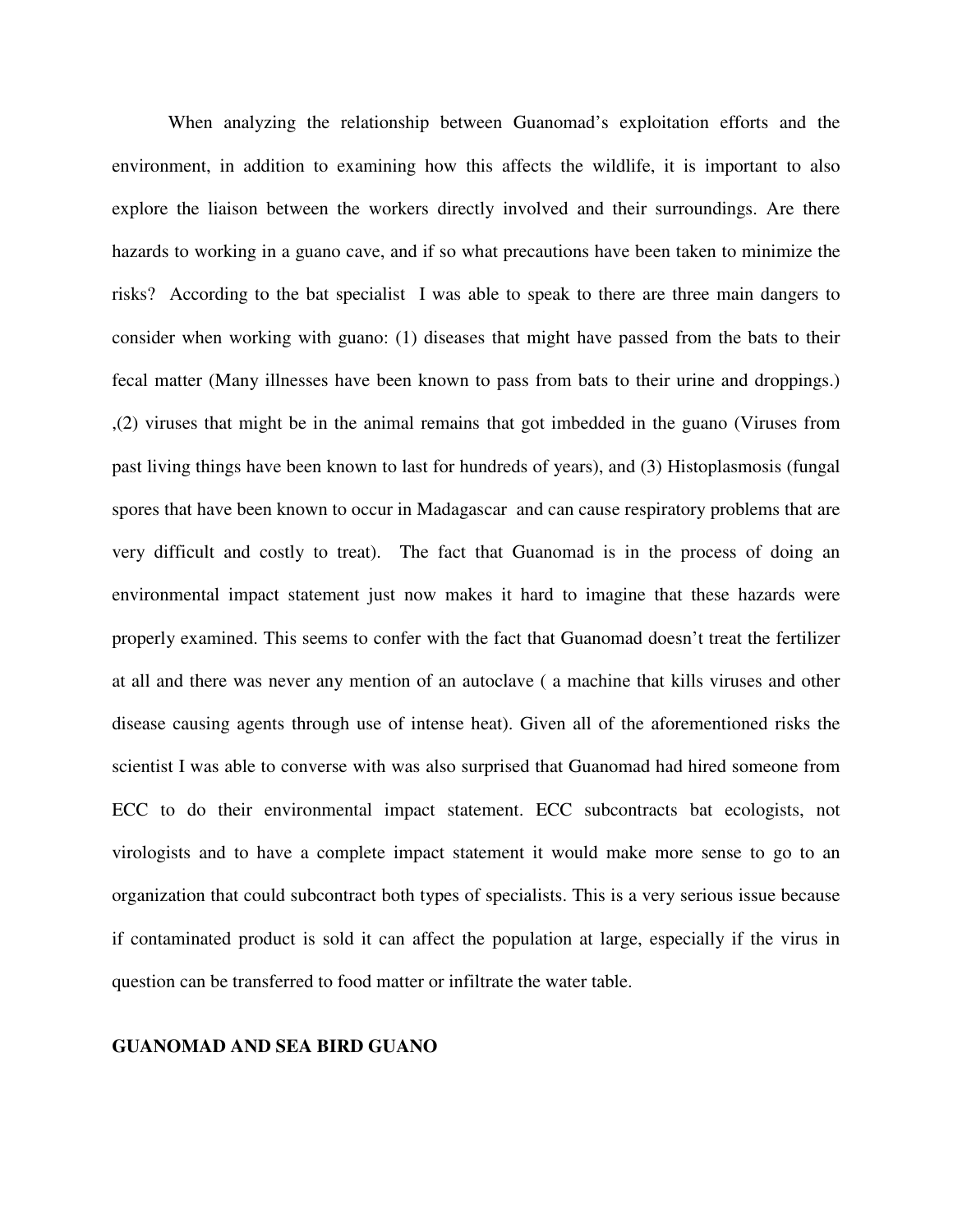Despite having an impact statement with respect to their seabird guano exploitation efforts Guanomad's presence and environmental impact on the Barren Islands is just as questionable. Before Guanomad decided that they were going to exploit the Barren Islands for guano, for example, the bat specialist I interviewed told me that the Barren Islands were under consideration to become a National Park. Whatever came of that plan of action seems to be a mystery. The next paragraphs examine the questionability of Guanomad's environmental impact in greater detail.

#### **Environmental Impact of Sea Bird Guano Exploitation**

With respect to the extraction of sea bird guano we can look at (1) the direct impact that the exploitation of guano has on the ecosystems of the Barren Islands, which refers to the removal of the vegetative layer located above the sand buried guano and related biota (The impact statement doesn't mention any animal or insect life that will be affected by this.) (2) the destruction of paleontological records regarding the birds that created the guano ( also not mentioned in the impact statement), the affect that being exposed to guano has on the workers, ( also missing from the impact statement) as well as the way in which Guanomad's boats, cars, and workers have affected the local environment. The direct exploitation of guano destroys the Islands' scenery, vegetation, and terrestrial environment, while the destruction of paleontological records by removing guano makes it impossible to study the droppings of the extinct birds to learn more about the soil enricher's creators. And being exposed to guano that contains viruses simply put is a health concern. (There is nothing more to say about this than what was already mentioned above). Indirectly, on the other hand, the exploitation of guano on the islands can lead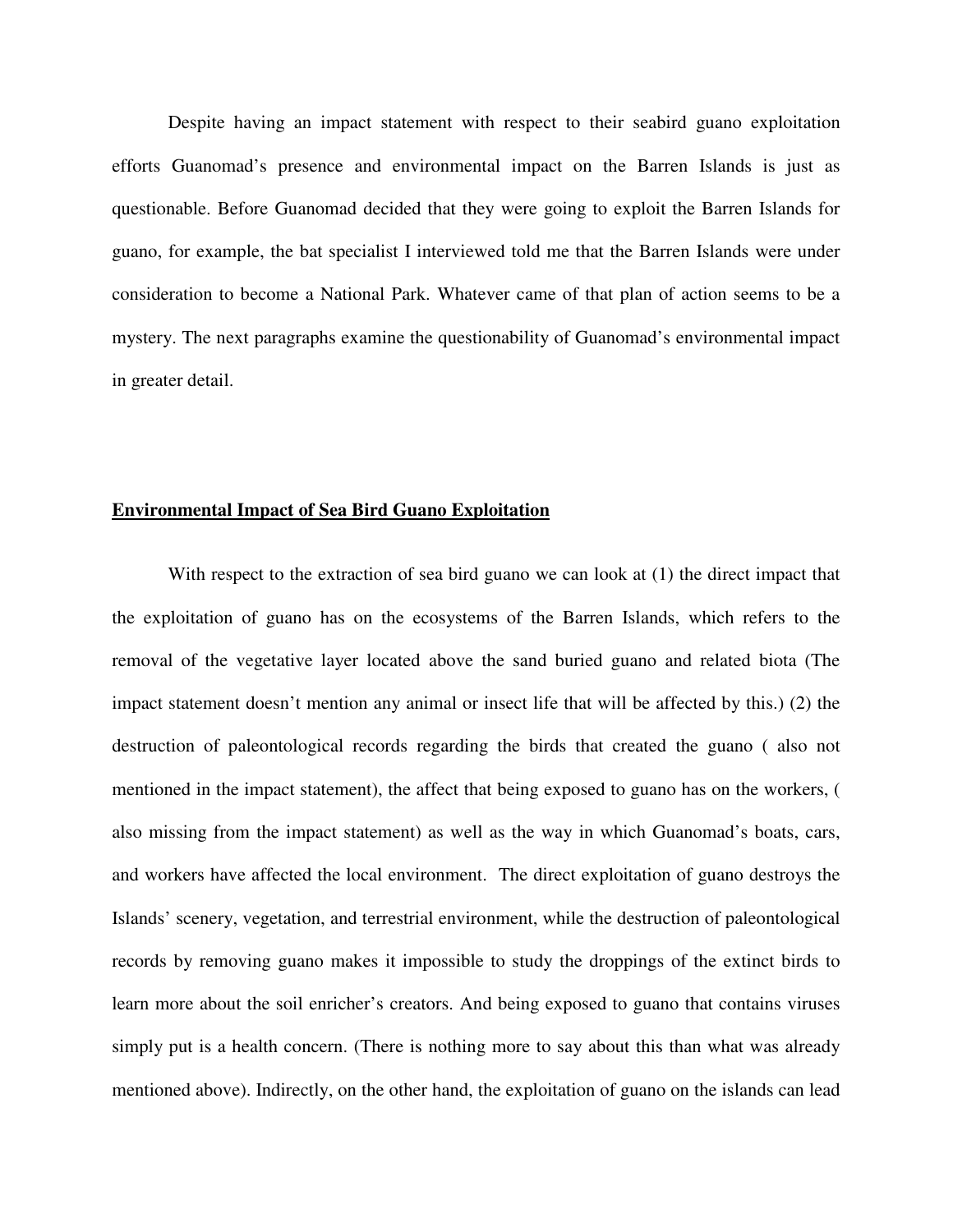to the deterioration of air, water, soil, and life quality. This is the direct result of building barracks and fires using wood form trees that have been cut down, generating trash, making noise and using light that disturbs nocturnal animals, using cars and boats that release fumes into the air and oil and other hydrocarbons into the water, etc. Furthermore, workers presence on the island can result in nesting sea turtles being disturbed and/ or eaten.

According to Guanomad's impact statement, the company can lessen its effect on the scenery of the Barren Islands by replacing the guano that has been extracted with red feralitic soil and the removed vegetation with a fast growing plant species. Furthermore, the contractor hired to examine Guanomad's carbon foot (impact) has stated that to lessen their effect Guanomad should mandate that the removal of the vegetative layer found above the guano deposits using fire is prohibited. This is known to decrease the ability of plants and soil to regenerate. And with respect to Guanomad's setting base on the island their environmental impact can be reduced by prohibiting their workers from cutting trees, by ensuring that all boats and cars are well maintained, by restricting boat use to a specific area of the island, by having the workers eat together (this will reduce the number of cooking fires), teaching workers to respect the fauna, and limiting the amount of time spent on the island. Additionally it was also suggested that Guanomad closely monitor their environmental impact and act accordingly to decrease any damage.

Regarding Guanomad's exploitation efforts with respect to bat guano I was most surprised that there was no impact statement. However, concerning exploitation of guano in the Barren Islands I was incredibly surprised by the impact statement's lack of specificity and quick uncalculated suggestions to decrease environmental impact. For example, when the impact